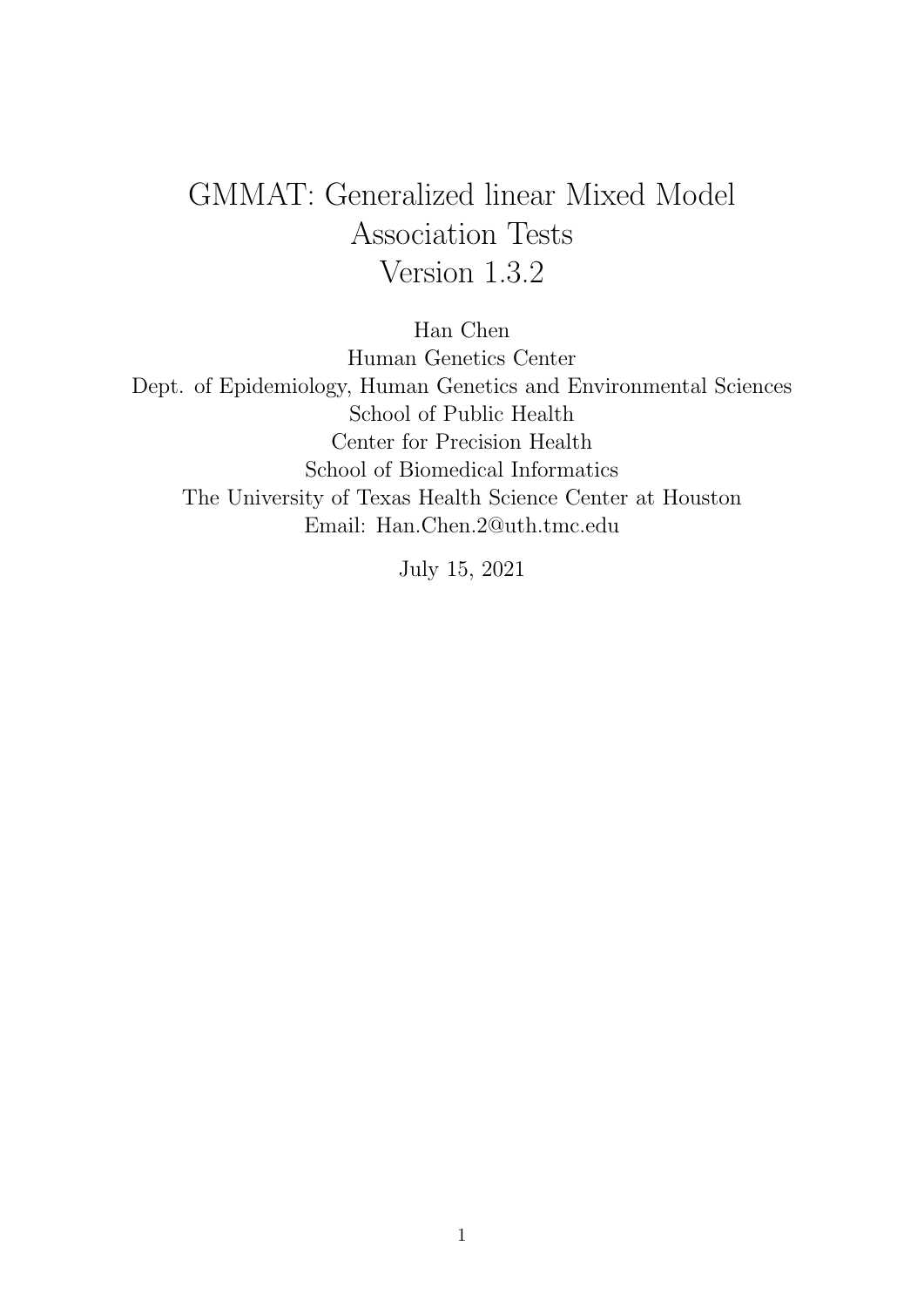# Contents

| 1              | Introduction                                                                                                                                                                                                                                                                                                                                                                                                                                                                                                                                                                                                                              | $\boldsymbol{4}$                                                     |  |  |  |  |  |  |  |  |
|----------------|-------------------------------------------------------------------------------------------------------------------------------------------------------------------------------------------------------------------------------------------------------------------------------------------------------------------------------------------------------------------------------------------------------------------------------------------------------------------------------------------------------------------------------------------------------------------------------------------------------------------------------------------|----------------------------------------------------------------------|--|--|--|--|--|--|--|--|
| $\overline{2}$ | The model                                                                                                                                                                                                                                                                                                                                                                                                                                                                                                                                                                                                                                 | 4                                                                    |  |  |  |  |  |  |  |  |
| 3              | Getting started<br>Using $GMMAT$ in Analysis Commons $\ldots \ldots \ldots \ldots \ldots \ldots$                                                                                                                                                                                                                                                                                                                                                                                                                                                                                                                                          |                                                                      |  |  |  |  |  |  |  |  |
| 4              | Input<br>4.1<br>4.2<br>4.3                                                                                                                                                                                                                                                                                                                                                                                                                                                                                                                                                                                                                | $\overline{7}$<br>$\overline{7}$<br>8<br>8                           |  |  |  |  |  |  |  |  |
| $\mathbf{5}$   | Running GMMAT<br>5.1<br>Fitting GLMM<br>5.2<br>5.2.1<br>5.2.2<br>5.2.3<br>5.3<br>5.3.1<br>5.3.2<br>Meta-analysis $\ldots \ldots \ldots \ldots \ldots \ldots \ldots \ldots \ldots \ldots$                                                                                                                                                                                                                                                                                                                                                                                                                                                  | 9<br>9<br>13<br>13<br>14<br>16<br>16<br>16<br>19                     |  |  |  |  |  |  |  |  |
| 6              | Output                                                                                                                                                                                                                                                                                                                                                                                                                                                                                                                                                                                                                                    | 19                                                                   |  |  |  |  |  |  |  |  |
| 7              | <b>Advanced options</b><br>7.1<br>7.2<br>7.3<br>7.4<br>7.5<br>7.6<br>7.7<br>7.8<br>7.9<br>7.10 Heterogeneous genetic effects in variant set meta-analysis<br>7.11                                                                                                                                                                                                                                                                                                                                                                                                                                                                         | 22<br>22<br>23<br>23<br>23<br>24<br>24<br>24<br>25<br>25<br>25<br>26 |  |  |  |  |  |  |  |  |
| 8              | <b>Version</b><br>Version 0.6 (October 12, 2015) $\ldots \ldots \ldots \ldots \ldots \ldots \ldots \ldots$<br>8.1<br>Version 0.7 (January 22, 2016) $\ldots \ldots \ldots \ldots \ldots \ldots \ldots \ldots$<br>8.2<br>Version 0.7-1 (January 22, 2016) $\ldots \ldots \ldots \ldots \ldots \ldots \ldots \ldots$<br>8.3<br>Version 0.9 (March 9, 2018) $\ldots \ldots \ldots \ldots \ldots \ldots \ldots \ldots$<br>8.4<br>Version 0.9.1 (May 13, 2018) $\ldots \ldots \ldots \ldots \ldots \ldots \ldots \ldots \ldots$<br>8.5<br>Version 0.9.2 (June 8, 2018) $\ldots \ldots \ldots \ldots \ldots \ldots \ldots \ldots$<br>8.6<br>8.7 | 26<br>26<br>26<br>27<br>27<br>27<br>28<br>28                         |  |  |  |  |  |  |  |  |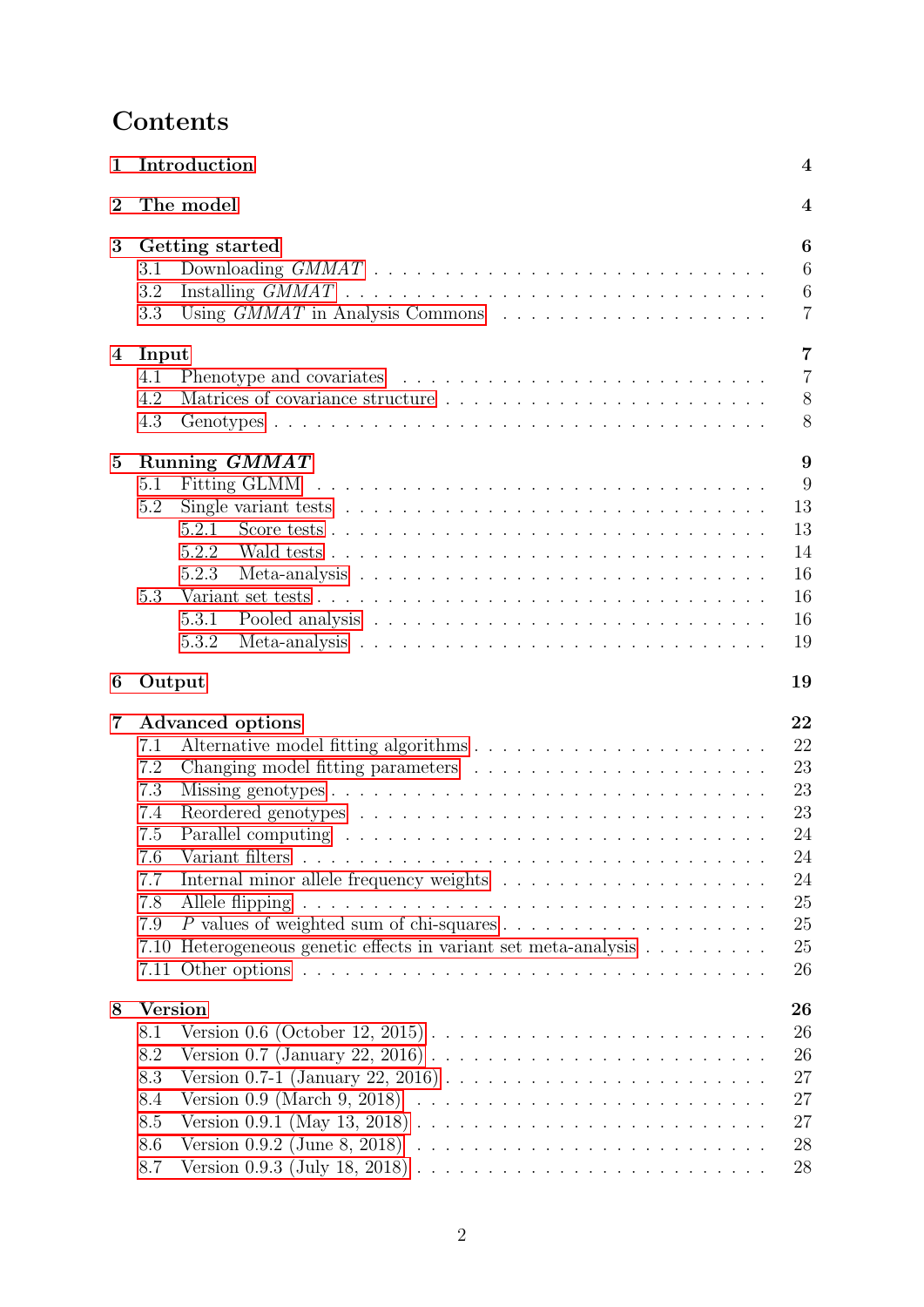|   |         | 28 |
|---|---------|----|
|   |         | 29 |
|   |         | 29 |
|   |         | 29 |
|   |         | 29 |
|   |         | 29 |
|   |         | 30 |
|   |         | 30 |
|   |         | 30 |
|   |         | 30 |
|   |         | 30 |
|   |         | 31 |
| 9 | Contact | 31 |

### [10 Acknowledgments](#page-30-2) 31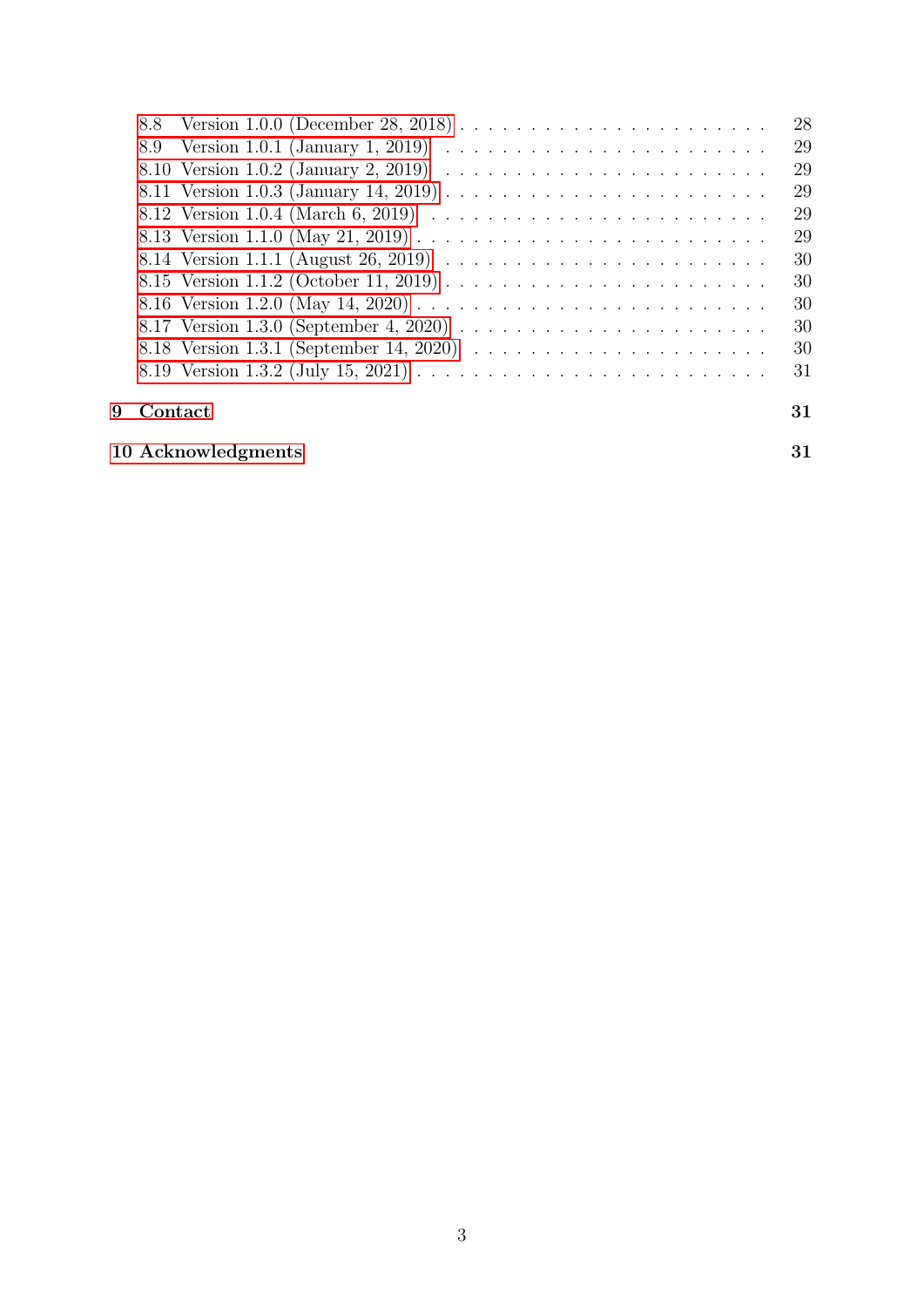### <span id="page-3-0"></span>1 Introduction

GMMAT is an R package for performing association tests using generalized linear mixed models (GLMMs)<sup>[1](#page-30-3)</sup> in genome-wide association studies (GWAS) and sequencing association studies. GLMMs provide a broad range of models for correlated data analysis. In the GWAS and sequencing association study context, examples of correlated data include those from family studies, samples with cryptic relatedness and/or shared environmental effects, as well as samples generated from complex sampling designs.

GMMAT first fits a GLMM with covariate adjustment and random effects to account for population structure and family or cryptic relatedness. For GWAS, GMMAT performs score tests for each genetic variant. For candidate gene studies, GMMAT can also perform Wald tests to get the effect size estimate for each genetic variant. For rare variant analysis from sequencing association studies,  $GMMAT$  performs the burden test,<sup>[2](#page-31-0)[–5](#page-31-1)</sup> the sequence kernel association test  $(SKAT)$ ,  $6$   $SKAT-O<sup>7</sup>$  $SKAT-O<sup>7</sup>$  $SKAT-O<sup>7</sup>$  and the efficient hybrid test of the burden test and SKAT, in the variant Set Mixed Model Association Tests (SMMAT) framework,<sup>[8](#page-31-4)</sup> based on user-defined variant sets.

### <span id="page-3-1"></span>2 The model

In the context of single variant test, GMMAT works with the following GLMM

$$
\eta_i = g(\mu_i) = \mathbf{X}_i \boldsymbol{\alpha} + G_i \beta + b_i.
$$

We assume that given the random effects  $\mathbf{b}$ , the outcome  $y_i$  are conditionally independent with mean  $E(y_i|\mathbf{b}) = \mu_i$  and variance  $Var(y_i|\mathbf{b}) = \phi a_i^{-1} v(\mu_i)$ , where  $\phi$  is the dispersion parameter (for binary and Poisson data  $\phi = 1$ ),  $a_i$  are known weights, and  $v(\cdot)$  is the variance function. The linear predictor  $\eta_i$  is a monotonous function of the conditional mean  $\mu_i$  via the link function  $\eta_i = g(\mu_i)$ .  $\mathbf{X}_i$  is a  $1 \times p$  row vector of covariates for subject i,  $\alpha$  is a  $p \times 1$  column vector of fixed covariate effects including the intercept,  $G_i$  is the genotype of the genetic variant of interest for subject i, and  $\beta$  is the fixed genotype effect. We assume that  $\mathbf{b} \sim N(0, \sum_{k=1}^{K} \tau_k \mathbf{V}_k)$  is an  $n \times 1$  column vector of random effects,  $\tau_k$  are the variance component parameters,  $V_k$  are known  $n \times n$  matrices. In practice,  $V_k$  can be the theoretical kinship matrix if analyzing family samples with known pedigree structure in a homogeneous population, or the empirical genetic relationship matrix (GRM) to account for population structure and cryptic relatedness, or any  $n \times n$  matrices to account for shared environmental effects or complex sampling designs.

GMMAT can be used to analyze both continuous and binary traits. For continuous traits, if a normal distribution and an identity link function are assumed, GMMAT performs association tests based on linear mixed models (LMMs). For binary traits, however, we showed that performing association tests based on LMMs can lead to invalid P values in the presence of moderate or strong population stratification, even after adjusting for top ancestry principal components (PCs) as fixed effects.<sup>[9](#page-31-5)</sup> In such scenarios, we would recommend assuming a Bernoulli distribution and a logit link function for binary traits, adjusting for top ancestry PCs as fixed-effect covariates. This GLMM is also known as the logistic mixed model.

In the context of variant set tests (also known as gene-based tests or aggregate variant tests), GMMAT works with the following GLMM

$$
\eta_i = g(\mu_i) = \mathbf{X}_i \boldsymbol{\alpha} + \mathbf{G}_i \boldsymbol{\beta} + b_i,
$$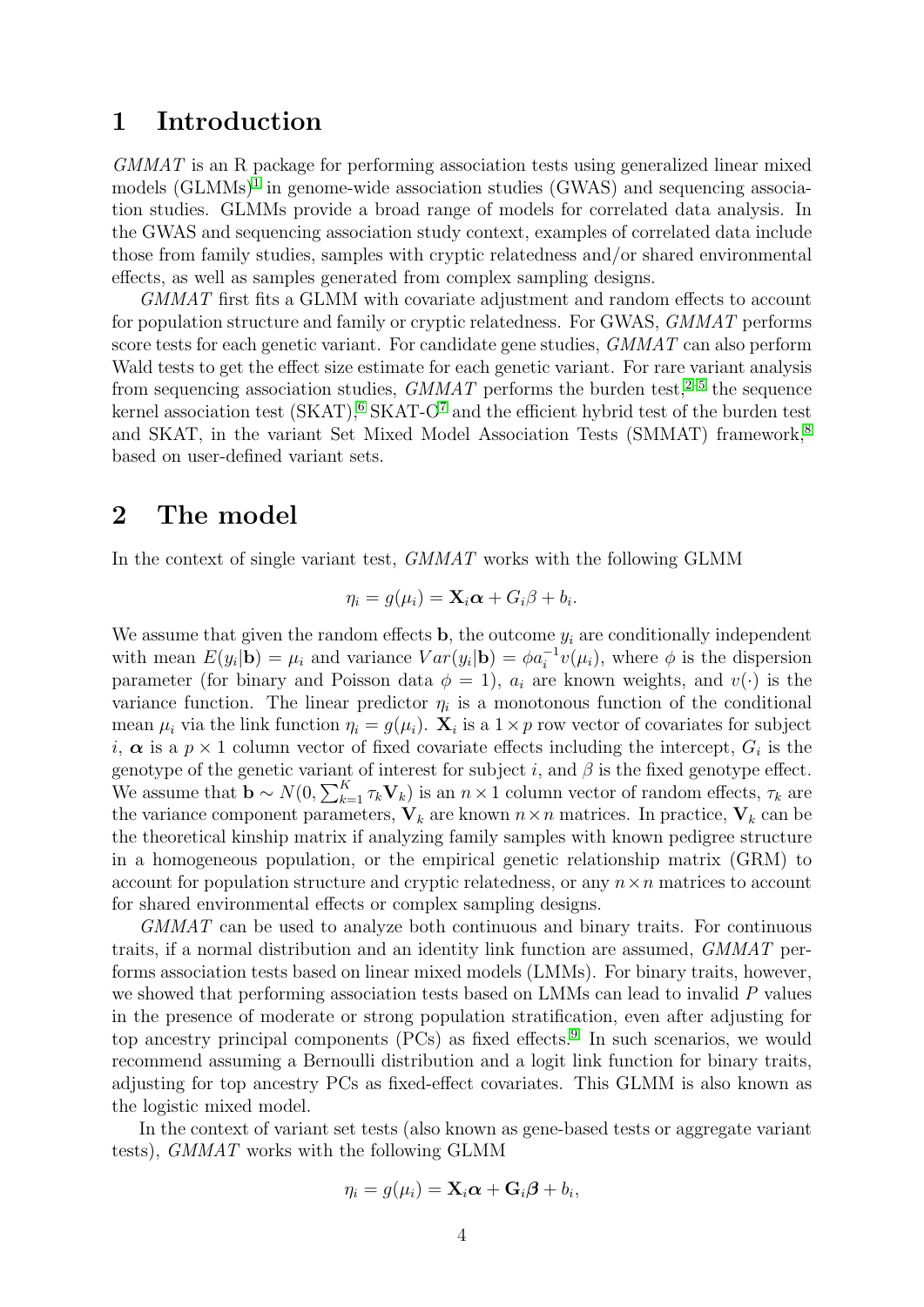where  $\mathbf{G}_i$  is now a  $1 \times q$  row vector of genotypes for q variants in subject i,  $\boldsymbol{\beta}$  is a  $q \times 1$ column vector of genotype effects with mean  $\beta_0$  and variance  $\sigma^2$ . The following 4 tests in the SMMAT framework are implemented. The burden test is for  $H_0$ :  $\beta_0 = 0$  versus  $H_1: \beta_0 \neq 0$  under the constraint  $\sigma^2 = 0$ , SKAT is for  $H_0: \sigma^2 = 0$  versus  $H_1: \sigma^2 > 0$ under the constraint  $\beta_0 = 0$ , SKAT-O is a linear combination of burden test and SKAT statistics, and the efficient hybrid test combines the burden test with an adjusted SKAT (which is asymptotically independent with the burden test)  $H_0$ :  $\sigma^2 = 0$  versus  $H_1$ :  $\sigma^2 > 0$ under no constraints on  $\beta_0$  using Fisher's method.<sup>[8](#page-31-4)</sup> Of note, in all these tests, the null GLMM is the same as the null model in the single variant test, which only needs to be fitted once.

For longitudinal data, two types of models can be applied: random intercept only models, and random intercept and random slope models. The random intercept only model is appropriate for analyzing repeated measures with no time trends, and observations for the same individual i at different time points j are assumed to be exchangeable. In the context of single variant test, GMMAT works with the following GLMM for repeated measures

$$
\eta_i = g(\mu_i) = \mathbf{X}_i \boldsymbol{\alpha} + G_i \boldsymbol{\beta} + b_i.
$$

The notations are similarly defined as the cross-sectional data above, except that now we have for each observation j of individual i the mean  $E(y_{ii} | \mathbf{b}) = \mu_i$  and variance  $Var(y_{ij}|\mathbf{b}) = \phi a_i^{-1} v(\mu_i)$ . The random effects **b**, which is a length *n* vector of  $b_i$  (*n* is the number of individuals), is assumed to follow  $\mathbf{b} \sim N(0, \sum_{k=1}^{K} \tau_k \mathbf{V}_k + \tau_{K+1} \mathbf{I}_n)$ , where the first K terms account for between-subject relatedness attributable to  $n \times n$ matrices  $V_k$ , and the last term accounts for random individual effects not attributable to relatedness matrices  $V_k$ . For example, for unrelated individuals, we would not have any between-subject relatedness matrices  $V_k$ , but only the last term for random individual effects. Let **Z** be the  $N \times n$  design matrix indicating which observation is from which individual (N is the total number of observations,  $N > n$  but we do not need the same numbers of observations from each individual), the random effects for all observations  $\mathbf{Zb} \sim N(0, \sum_{k=1}^{K} \tau_k \mathbf{Z} \mathbf{V}_k \mathbf{Z}^T + \tau_{K+1} \mathbf{Z} \mathbf{Z}^T)$  accounts for all sources of correlation, and the observed outcome  $y_{ij}$  are assumed to be independent conditioning on that.

The random intercept and random slope model is appropriate for analyzing longitudinal data with individual-specific time trends (therefore, a random slope for time effect, in addition to the random intercept described above). In the context of single variant test, GMMAT works with the following GLMM for time trends

$$
\eta_{ij}=g(\mu_{ij})=\mathbf{X}_{ij}\boldsymbol{\alpha}+G_i\beta+b_{0i}+b_{1i}T_{ij}.
$$

Typically, the time-dependent variable of interest  $T_{ij}$  should be included in the fixed effect covariates  $\mathbf{X}_{ij}$ . The random effects of the intercept  $\mathbf{b}_0$ , which is a length n vector of  $b_{0i}$  (n is the number of individuals), is assumed to follow  $\mathbf{b}_0 \sim N(0, \sum_{k=1}^K \tau_k \mathbf{V}_k + \tau_{K+1} \mathbf{I}_n)$ , where the first K terms account for random individual effects of the intercept attributable to  $n \times n$  matrices  $V_k$ , and the last term accounts for random individual effects of the intercept  $\sum_{k=1}^K \tau_{K+1+k} \mathbf{V}_k + \tau_{2K+2} \mathbf{I}_n$ , where  $\mathbf{b}_1$  is a length n vector of the random effects of the not attributable to relatedness matrices  $V_k$ . In addition, we assume  $Cov(b_0, b_1)$ slope  $b_{1i}$ . The first K terms account for the covariance of the random individual effects of the intercept and the slope attributable to  $n \times n$  matrices  $V_k$ , and the last term accounts for the covariance of the random individual effects of the intercept and the slope not attributable to relatedness matrices  $V_k$ . Finally, we assume  $\mathbf{b}_1 \sim N(0, \sum_{k=1}^K \tau_{2K+2+k} \mathbf{V}_k +$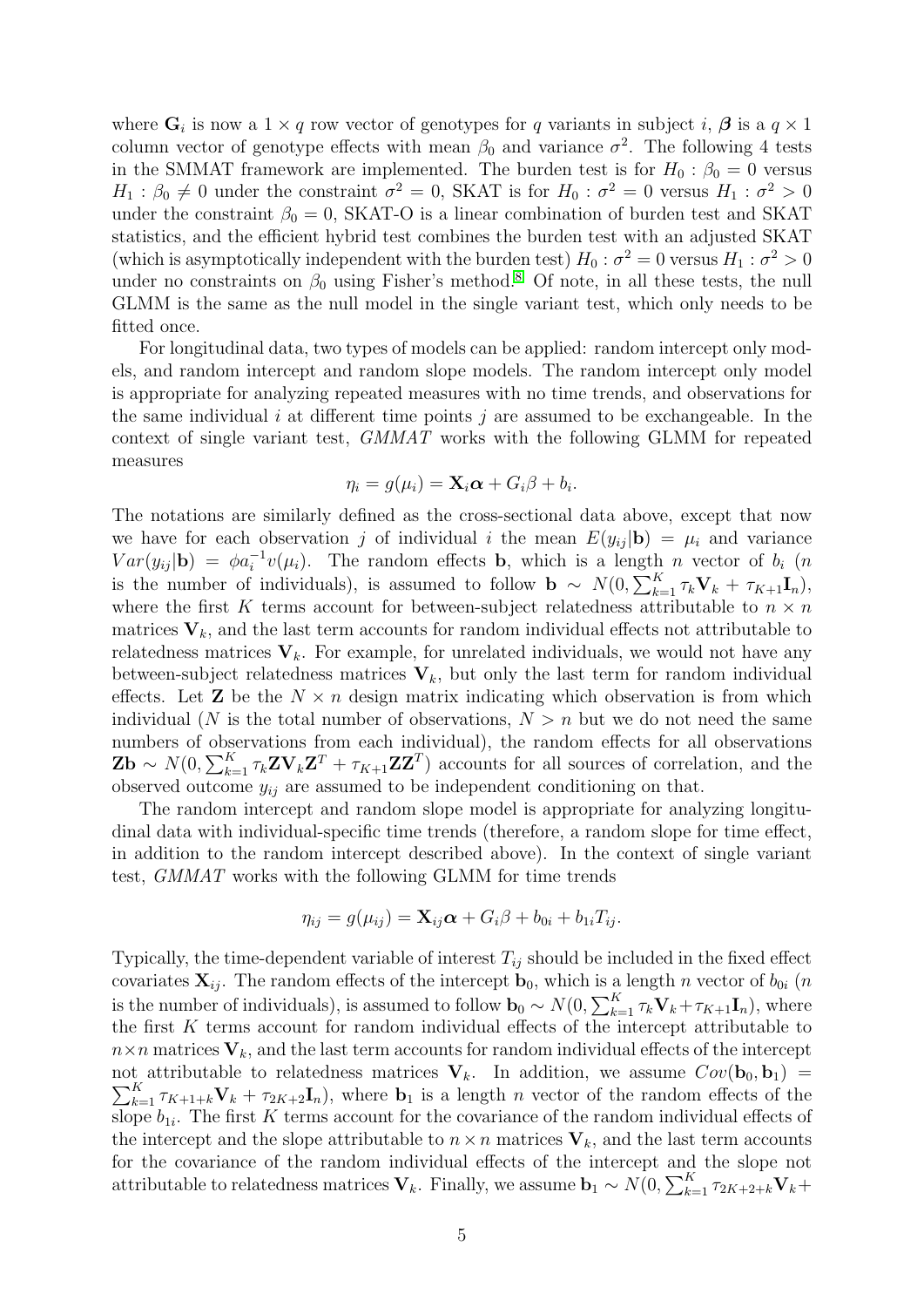$\tau_{3K+3}\mathbf{I}_n$ , where the first K terms account for random individual effects of the slope attributable to  $n \times n$  matrices  $V_k$ , and the last term accounts for random individual effects of the slope not attributable to relatedness matrices  $V_k$ . For example, with  $K = 1$ , let  $\mathbf{b} = (\mathbf{b}_0^T, \mathbf{b}_1^T)^T$  be the stacked random individual effects (for both the intercept and the slope), **Z** be the  $N \times 2n$  design matrix for linking observations with their corresponding random intercept and random slope (N is the total number of observations, again we do not need the same numbers of observations from each individual), the random effects for all observations  $\mathbf{Zb} \sim N(0, \mathbf{Z})$  $\begin{pmatrix} \tau_1 & \tau_3 \end{pmatrix}$  $\tau_3$   $\tau_5$  $\setminus$  $\otimes\mathbf{V}_k+$  $\begin{pmatrix} \tau_2 & \tau_4 \end{pmatrix}$  $\tau_4$   $\tau_6$  $\setminus$  $\otimes \mathbf{I}_n \} \mathbf{Z}^T$  accounts for all sources of correlation, and the observed outcome  $y_{ij}$  are assumed to be independent conditioning on that.

Variant set tests for longitudinal data in the SMMAT framework are similarly defined, for both random intercept only models (repeated, exchangeable measures), and random intercept and random slope models (time trends).

For multiple phenotype analysis, m continuous traits can be jointly modeled in LMMs. Let Y be an  $n \times m$  matrix of phenotypes, X be an  $n \times p$  matrix of covariates,  $\alpha$  be a  $p \times m$  matrix of fixed covariate effects including the intercept, **G** be an  $n \times q$  matrix of genotypes (note that for single variant analysis,  $q = 1$ ),  $\beta$  be a  $q \times m$  matrix of genotype effects, b be an  $n \times m$  matrix of random effects,  $\varepsilon$  be an  $n \times m$  matrix of random errors, we have

$$
\mathbf{Y} = \mathbf{X}\boldsymbol{\alpha} + \mathbf{G}\boldsymbol{\beta} + \mathbf{b} + \boldsymbol{\varepsilon}.
$$

In this joint model,  $\varepsilon$  follow a matrix normal distribution  $\mathcal{MN}_{n\times m}(\mathbf{0}, \mathbf{I}_n, \Psi_0)$ , such that the vectorized form  $vec(\epsilon) \sim \mathcal{N}_{nm}(\mathbf{0}, \Psi_0 \otimes \mathbf{I}_n)$ , where  $\Psi_0$  is an  $m \times m$  variance-covariance matrix for residuals of  $m$  continuous traits. The vectorized form of the random effects  $vec(\mathbf{b}) \sim \mathcal{N}_{nm}(\mathbf{0}, \sum_{k=1}^{K} \Psi_k \otimes \mathbf{V}_k)$ , where  $m \times m$  matrices  $\Psi_k$  are the variance-covariance component parameters for m continous traits, corresponding to known  $n \times n$  betweensubject relatedness matrices  $V_k$ . Once a null model without any genetic effects is fitted, the multiple phenotype single variant test  $H_0$ :  $\beta = 0$  versus  $H_1 : \beta \neq 0$  can proceed using a chi-square distribution with  $m$  degrees of freedom. Variant set tests for multiple phenotypes are currently defined as the burden test, SKAT, SKAT-O, and SMMAT efficient hybrid test on all  $qm$  parameters in  $\beta$ . Therefore, it is recommended that multiple phenotypes are rescaled to the same variance before conducting variant set tests.

### <span id="page-5-0"></span>3 Getting started

#### <span id="page-5-1"></span>3.1 Downloading GMMAT

 $GMMAT$  can be downloaded at <https://github.com/hanchenphd/GMMAT>. It can be installed as a regular R package. It is also available on CRAN ([https://CRAN.R-project.](https://CRAN.R-project.org/package=GMMAT) [org/package=GMMAT](https://CRAN.R-project.org/package=GMMAT)).

#### <span id="page-5-2"></span>3.2 Installing GMMAT

GMMAT links to R packages [Rcpp](https://cran.r-project.org/web/packages/Rcpp/index.html) and [RcppArmadillo,](https://cran.r-project.org/web/packages/RcppArmadillo/index.html) and also imports R packages [Rcpp,](https://cran.r-project.org/web/packages/Rcpp/index.html) [CompQuadForm,](https://cran.r-project.org/web/packages/CompQuadForm/index.html) [foreach,](https://cran.r-project.org/web/packages/foreach/index.html) [parallel,](https://cran.r-project.org/web/views/HighPerformanceComputing.html) [Matrix,](https://cran.r-project.org/web/packages/Matrix/index.html) methods, Bioconductor packages [Se](http://bioconductor.org/packages/release/bioc/html/SeqArray.html)[qArray](http://bioconductor.org/packages/release/bioc/html/SeqArray.html) and [SeqVarTools.](http://bioconductor.org/packages/release/bioc/html/SeqVarTools.html) In addition, GMMAT requires [testthat](https://cran.r-project.org/web/packages/testthat/index.html) to run code checks during development, and [doMC](https://cran.r-project.org/web/packages/doMC/index.html) to run parallel computing in glmm.score and **SMMAT**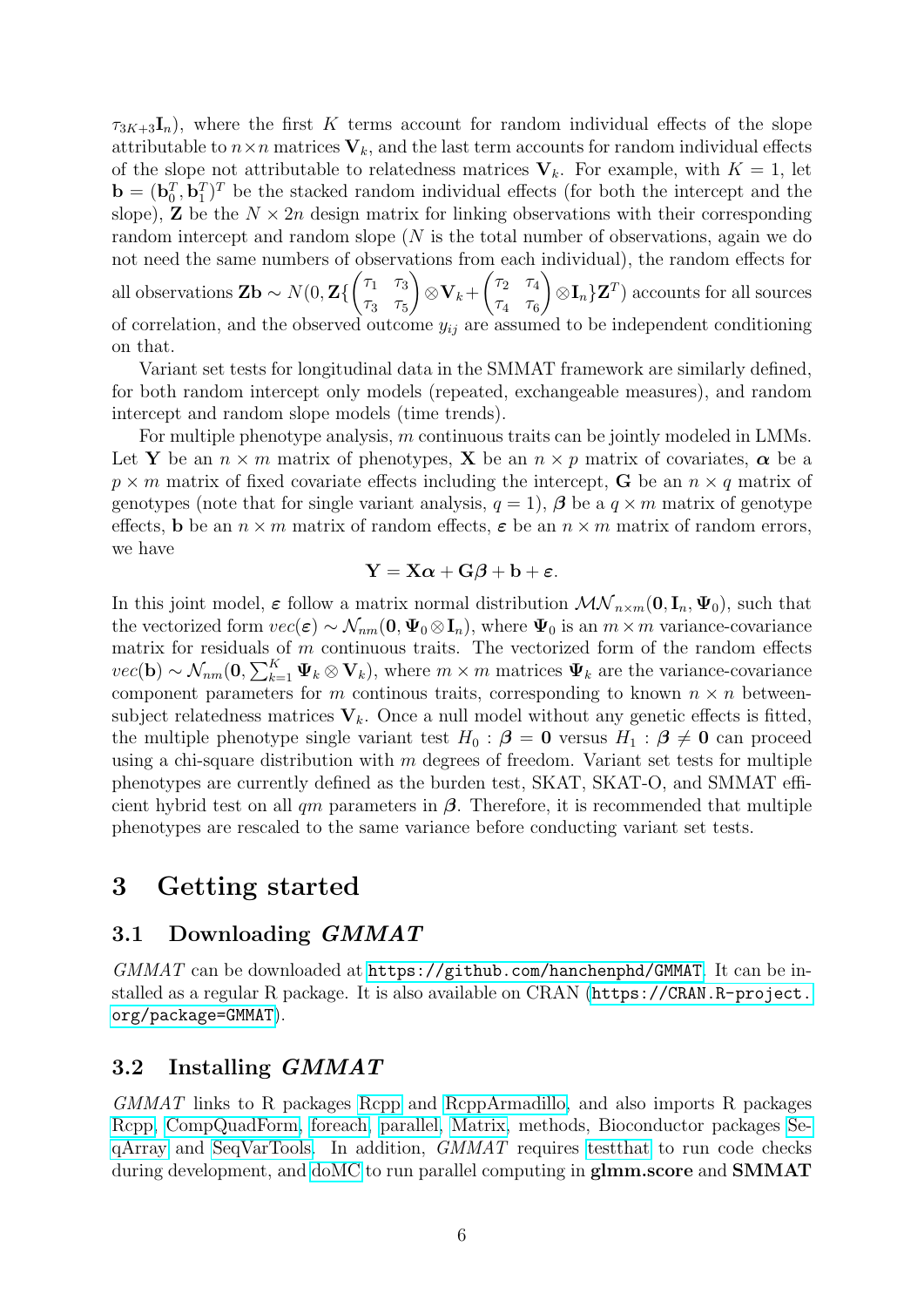for genotype files in the GDS format (however, [doMC](https://cran.r-project.org/web/packages/doMC/index.html) is not available on Windows and these functions will switch to a single thread). These dependencies should be installed before installing GMMAT.

For optimal computational performance, it is recommended to use an R version configured with the Intel Math Kernel Library (or other fast BLAS/LAPACK libraries). See the instructions on building R with Intel MKL ([https://software.intel.com/en-us/](https://software.intel.com/en-us/articles/using-intel-mkl-with-r) [articles/using-intel-mkl-with-r](https://software.intel.com/en-us/articles/using-intel-mkl-with-r)).

Here is an example for installing  $GMMAT$  and all its dependencies in an R session (assuming none of the R packages other than the default has been installed):

```
> ## try http:// if https:// URLs are not supported
> ## remove "doMC" below if you are running Windows
> install.packages(c("devtools", "RcppArmadillo", "CompQuadForm", "doMC",
+ "foreach", "Matrix", "BiocManager", "testthat"),
+ repos = "https://cran.r-project.org/")
> BiocManager::install(c("SeqArray", "SeqVarTools"))
> devtools::install_github("hanchenphd/GMMAT")
```
### <span id="page-6-0"></span>3.3 Using GMMAT in Analysis Commons

The  $GMMAT$  package (version 1.1.2) is also available in Analysis Commons<sup>[10](#page-31-6)</sup> on DNAnexus cloud computing platform (<https://platform.dnanexus.com/>), as the "gmmat\_v1.1.2" App in Project "Commons\_Tools".

# <span id="page-6-1"></span>4 Input

GMMAT requires the phenotype and covariates in an R data frame, known positive semidefinite matrices  $V_k$  as an R matrix (in the case of a single matrix) or an R list (in the case of multiple matrices), and genotypes saved in a plain text file (or in a compressed plain text file .gz or .bz2), a [PLINK binary PED file,](http://zzz.bwh.harvard.edu/plink/data.shtml#bed) or in a GDS format file. We describe how to prepare these data below.

### <span id="page-6-2"></span>4.1 Phenotype and covariates

Phenotype and covariates should be either saved as a data frame in R, or recorded in a text file that can be read into R as a data frame. The rows of the data frame represent different individuals, and the columns represent different variables. For example, here we show the header and first 6 rows of the example text file pheno.txt:

| id             | disease trait |      | age | sex |
|----------------|---------------|------|-----|-----|
| 1              | 1             | 5.45 | 61  | O   |
| $\overline{2}$ | 1             | 5.61 | 50  | 1.  |
| 3              | ი             | 3.1  | 54  | 0   |
| 4              | 1             | 6.22 | 48  | 1   |
| 5              | 1             | 5.42 | 49  | 0   |
| 6              |               | 6.22 | 50  | 1   |
|                |               |      |     |     |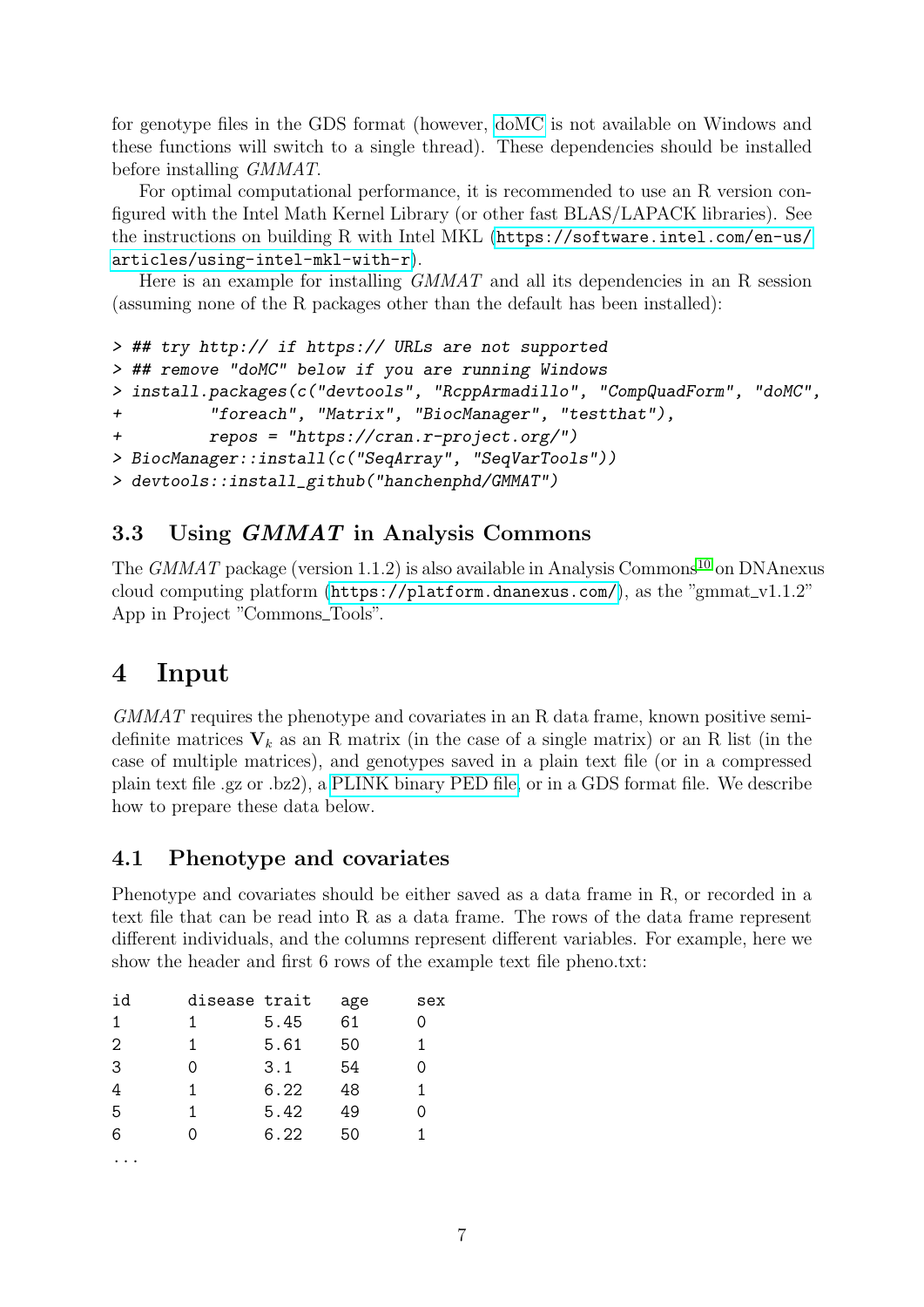In this example, there are an ID column (id), one binary phenotype (disease), one quantitative phenotype (trait) and two covariates (age and sex). There can be additional columns for unused variables, and the order of columns does not matter. To read it into R as a data frame, you can use

```
> pheno.file <- system.file("extdata", "pheno.txt", package = "GMMAT")
> pheno <- read.table(pheno.file, header = TRUE)
```
Missing values in the data frame should be recognizable by R as NA. For example, if you use . (period) to denote missing values in the text file, you can use

```
> pheno <- read.table(pheno.file, header = TRUE, na.strings = ".")
```
#### <span id="page-7-0"></span>4.2 Matrices of covariance structure

 $GMMAT$  requires at least one positive semi-definite matrix  $V_k$  to model the covariance structure of the random effects (for cross-sectional data). In the simplest case, this is usually a GRM estimated from the genotype data. Currently GMMAT does not provide a function to calculate the GRM, but there are many software packages that can do this job. For example,  $GEMMA<sup>11</sup>$  $GEMMA<sup>11</sup>$  $GEMMA<sup>11</sup>$  can be used to estimate either the centered GRM or the standardized GRM. GRM saved in an external file must be read into R as a matrix. For example,

```
> GRM.file <- system.file("extdata", "GRM.txt.bz2", package = "GMMAT")
> GRM <- as.matrix(read.table(GRM.file, check.names = FALSE))
```
This matrix can include more than  $n$  individuals in practice, but the rownames and colnames must include all individuals' id in the phenotype and covariates data frame. Multiple matrices can be used to allow multiple components of random effects. In such cases, the matrices should be constructed as a list of matrices, and each matrix should comply with the rownames and colnames requirements described above (although they don't have to be in the same order). For example, if you have 3 R matrices Mat1, Mat2 and Mat3, you can construct the R list

```
> Mats <- list(Mat1, Mat2, Mat3)
```
All matrices must be positive semi-definite. Sparse matrices from the *Matrix* package are also allowed.

#### <span id="page-7-1"></span>4.3 Genotypes

GMMAT can take genotype files either in plain text format (or the compressed version .gz or .bz2), [PLINK binary PED format,](http://zzz.bwh.harvard.edu/plink/data.shtml#bed) in the GDS format, or in the BGEN format. Noninteger imputed genotypes (dosages) should be saved in plain text files (or the compressed version .gz or .bz2). The plain text file can be space-, tab-, comma-, or even special character-delimited, and there can be additional rows (e.g., comments) and/or columns before the genotype data matrix. Here is an example of part of a tab-delimited plain text genotype file geno.txt: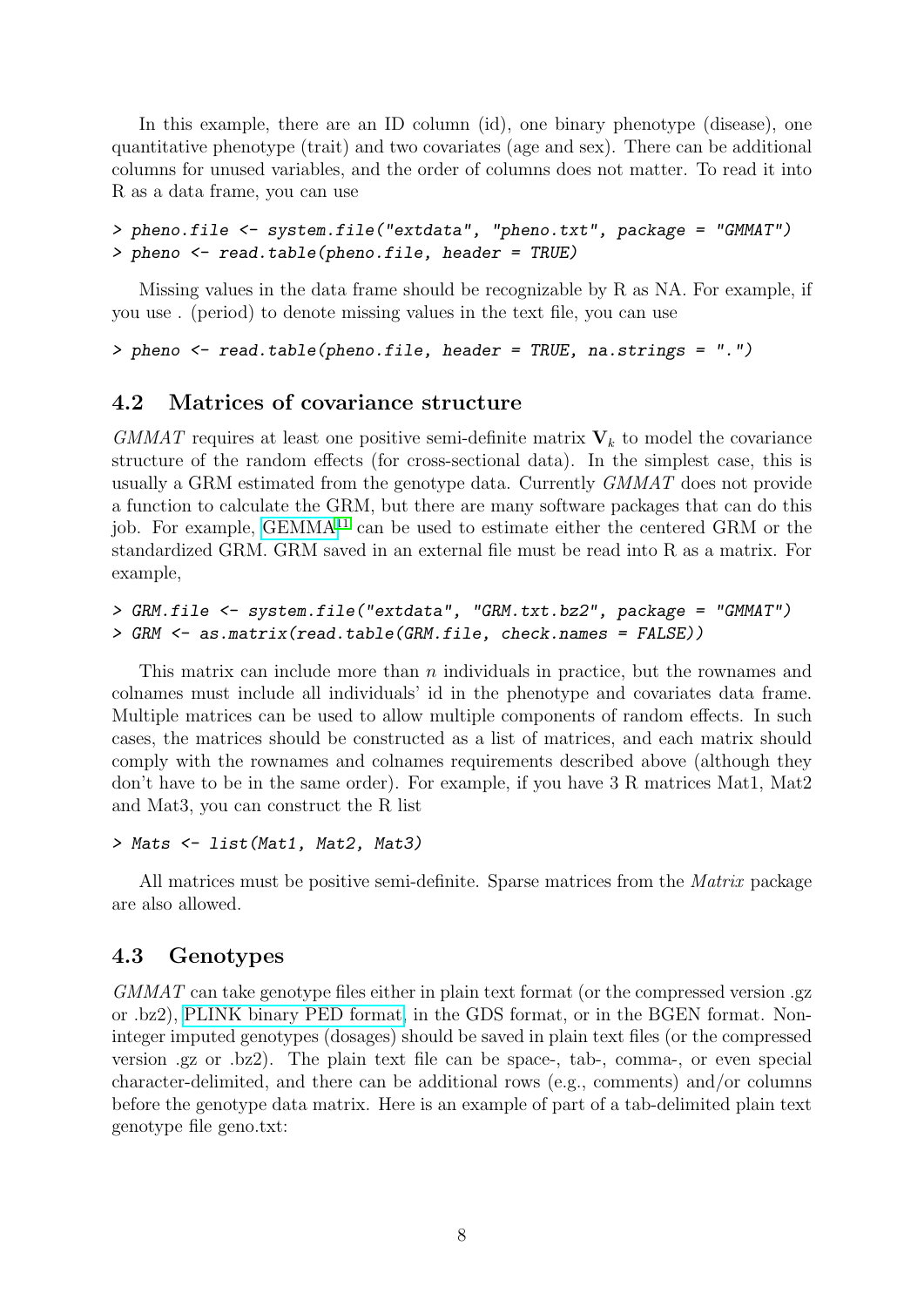# This is an example genotype file for demonstrating GMMAT # Each row represents one SNP for all individuals in the study # First column is SNP name, second and third columns are alleles (Allele1 and Allele2): it is recommended to use Allele1 for the reference allele and Allele2 for the effect allele, but reversed coding is also allowed and does not affect association test results (users should be cautious with allele coding when interpreting results) # Starting from fourth column, each column represents one individual # In this example, there are 400 individuals and 100 SNPs SNP1 A T 0 0 NA NA ...  $SNP2$  A C 1 0 1 0 ... SNP3 A C 0 0 0 1 ...  $SNP4$  A G 1 0 1 1 ... SNP5 A G 1 0 2 1 ... ...

Genotypes in Variant Call Format (VCF) and [PLINK binary PED format](http://zzz.bwh.harvard.edu/plink/data.shtml#bed) can be converted to the GDS format using seqVCF2GDS and seqBED2GDS functions from the [SeqArray](http://bioconductor.org/packages/release/bioc/html/SeqArray.html) package:

```
> SeqArray::seqVCF2GDS("VCF_file_name", "GDS_file_name")
> SeqArray::seqBED2GDS("BED_file_name", "FAM_file_name", "BIM_file_name",
+ "GDS_file_name")
```
# <span id="page-8-0"></span>5 Running GMMAT

If GMMAT has been successfully installed, you can load it in an R session using

> library(GMMAT)

We provide 6 functions in *GMMAT*: **glmmkin** for fitting the GLMM with known  $V_k$ , glmm.score for running single variant score tests, glmm.wald for single variant Wald tests, **glmm.score.meta** for performing meta-analysis on score test results, **SM-**MAT for running variant set tests SMMAT (also known as gene-based tests or aggregate variant tests), and SMMAT.meta for performing variant set tests meta-analysis using intermediate files (single variant scores and their covariance matrices in each variant set, from the SMMAT function). Details about how to use these functions, their arguments and returned values can be found in the R help document of GMMAT. For example, to learn more about glmmkin, in an R session you can type

> ?glmmkin

### <span id="page-8-1"></span>5.1 Fitting GLMM

Here we provide a simple example of fitting GLMM using **glmmkin**. We have the binary phenotype disease, the quantitative phenotype trait, and two covariates age and sex, saved in a plain text file pheno.txt. We also have computed the GRM externally and saved it in a compressed file GRM.txt.bz2. In this example we fit a GLMM assuming Bernoulli distribution of the disease and logit link function (also known as a logistic mixed model). We adjust for age and sex, and use one  $n \times n$  matrix as  $V_k$  (the GRM) to model the covariance structure of the random effects.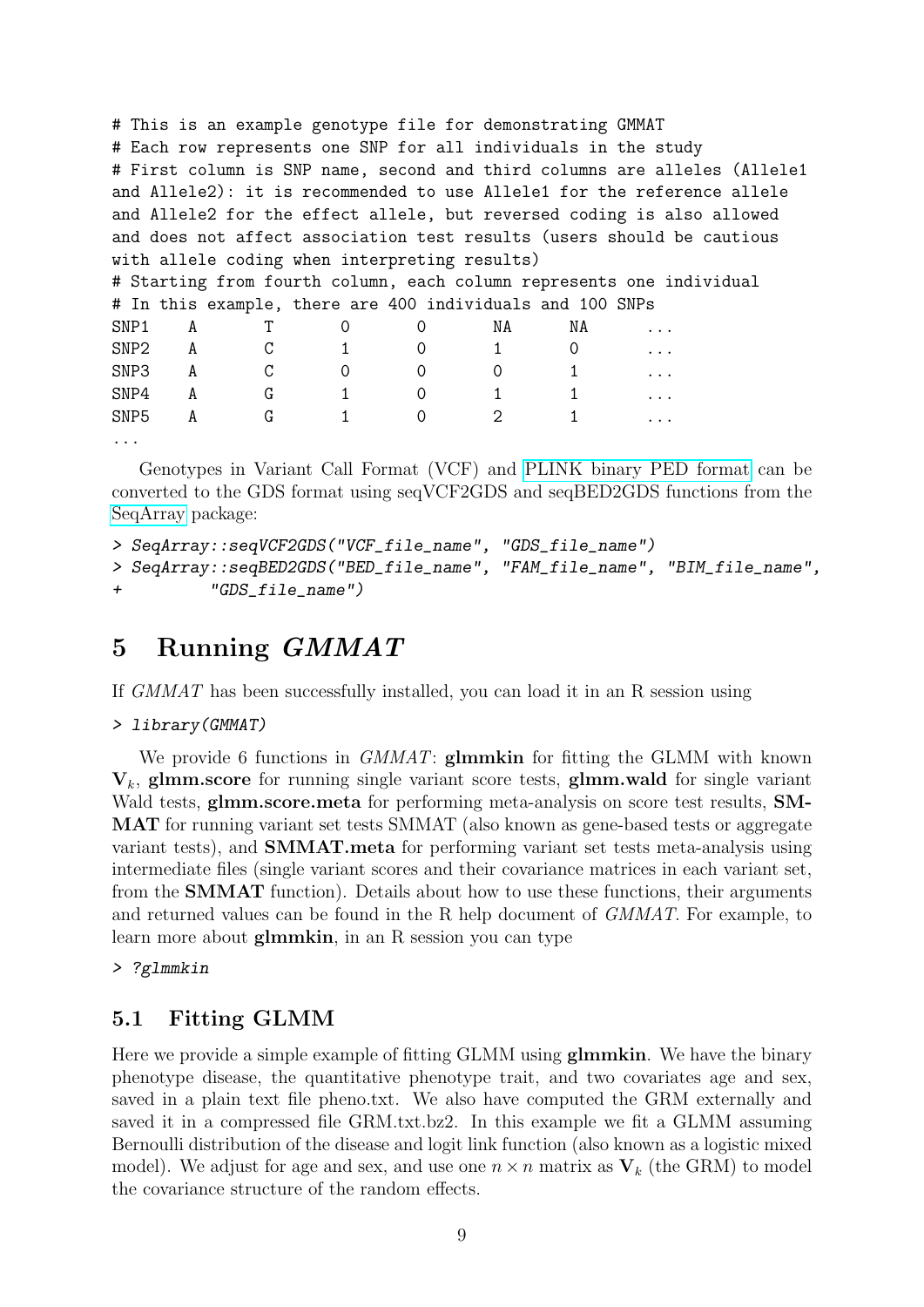```
> model0 <- glmmkin(disease ~ age + sex, data = pheno, kins = GRM,
         id = "id", family = binomial(link = "logit"))> model0$theta
dispersion kins1
1.0000000 0.3377331
> model0$coefficients
 (Intercept) age sex
0.472081189 -0.006818634 -0.086444746
> model0$cov
          (Intercept) age sex
(Intercept) 1.21381797 -0.0228770377 -0.041621901
age -0.02287704 0.0004506975 0.000393544
```
sex -0.04162190 0.0003935440 0.043649530

Note that pheno and GRM must be read into R as a data frame and a matrix, respectively. When using the function glmmkin, the data frame of phenotype and covariates (in our example, pheno) should be passed to the argument "data", and the matrix or the list of matrices for random effects (in our example, the matrix GRM) should be passed to the argument "kins". The first argument of the function glmmkin is "fixed", which requires a formula for fixed effects. The syntax of the formula is the same as the formula used in a linear model lm and a generalized linear model glm. The example model above is equivalent to

```
> model0 <- glmmkin(fixed = disease \tilde{a} age + sex, data = pheno, kins = GRM,id = "id", family = binomial(link = "logit"))
```
The argument "id" specifies the ID column name in the data frame pheno. The argument "family" takes the same syntax as used in a generalized linear model glm. For example, if you would like to fit a LMM for a quantitative trait, you can use

```
> model1 <- glmmkin(fixed = trait ~age + sex, data = pheno, kins = GRM,id = "id", family = gaussian(link = "identity")
```
Please avoid using LMMs for binary traits.

To fit a heteroscedastic LMM for a quantitative trait (allowing heterogeneous residual variances among different groups),  $^{12}$  $^{12}$  $^{12}$  you can use

```
> model2 <- glmmkin(fixed = trait age + sex, data = pheno, kins = GRM,
+ id = "id", groups = "disease",
         family = gaussian(link = "identity")> model2$theta
```
1 0 kins1 0.9082504 1.0589985 1.0853533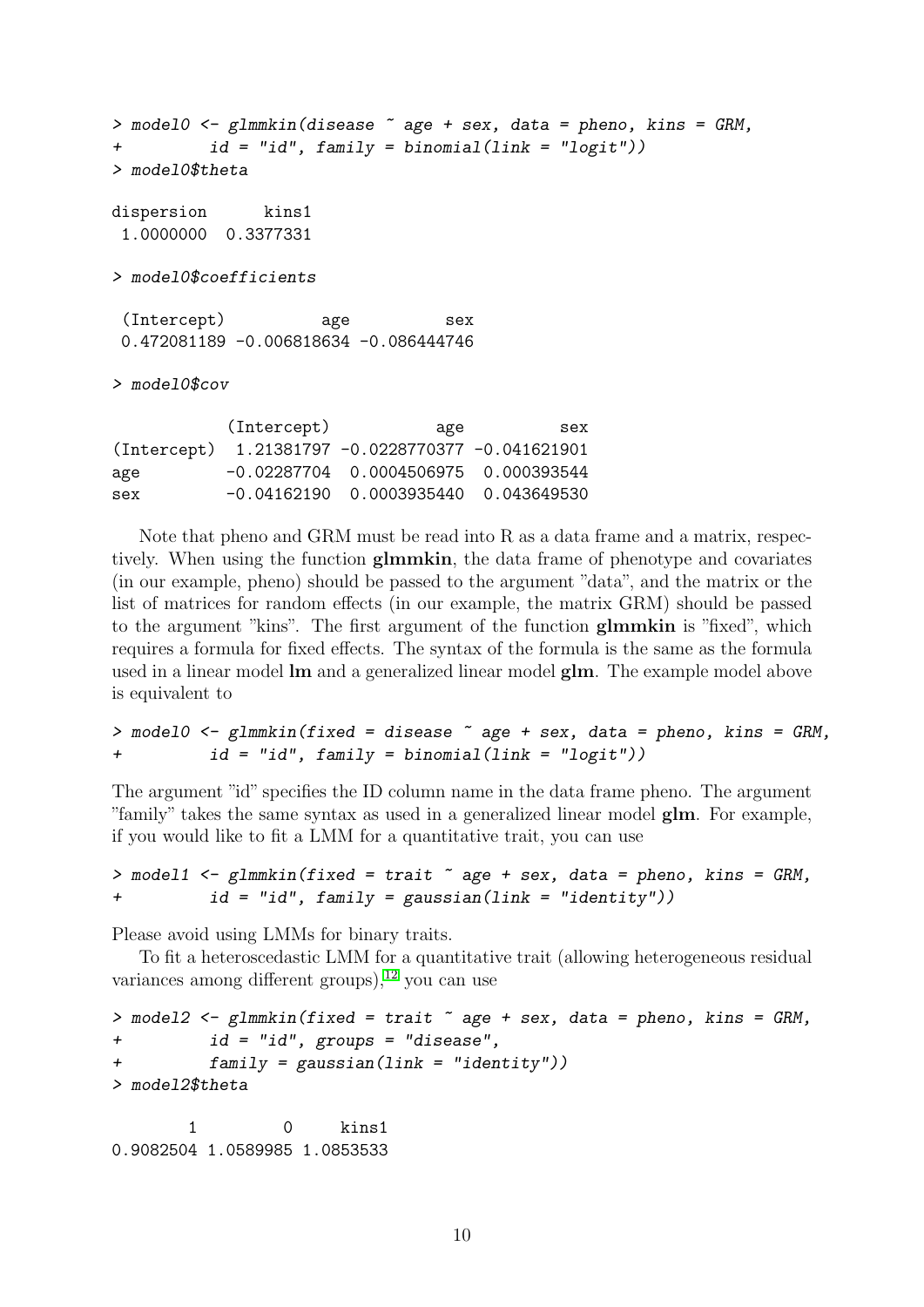In this example, groups are defined by disease status. Therefore, disease cases and controls are assumed to have different residual variances on the quantitative trait, after adjusting for age and sex.

| Family           | Link     | Trait      | Variance         |
|------------------|----------|------------|------------------|
| binomial         | logit    | binary     | $\mu(1-\mu)$     |
| gaussian         | identity | continuous |                  |
| Gamma            | inverse  | continuous | $\phi\mu^2$      |
| inverse.gaussian | $1/mu^2$ | continuous | $\phi\mu^3$      |
| poisson          | log      | count      | $\mu$            |
| quasi            | identity | continuous |                  |
| quasibinomial    | logit    | binary     | $\phi\mu(1-\mu)$ |
| quasipoisson     | $\log$   | count      | Φμ               |
|                  |          |            |                  |

Here is a list of supported family objects (for details and alternative link/variance functions, please see the R help document of family):

The function glmmkin returns a list. Except for the heteroscedastic LMM, the first element in the vector theta is the estimate of the dispersion parameter  $\phi$  (for binary and Poisson data we have a fixed  $\phi = 1$ , and the remaining elements are variance component estimates for each matrix modeling the covariance structure of the random effects (in the same order as in the list of matrices passed to "kins"). In our binary disease example model0 above, we have only one such matrix (the GRM, therefore  $K = 1$ ), and the results show that the estimate of the variance component parameter  $\tau_1$  is 0.3377331. The vector coefficients gives the fixed effect estimates, and the order matches the order of covariates in the formula passed to "fixed". In our binary disease example above, we have an intercept 0.472081189, and an age effect estimate −0.006818634, a sex effect estimate −0.086444746. The matrix cov is the covariance matrix of the fixed effect estimates.

When a heteroscedastic LMM is fitted using the function glmmkin, the first elements (with length equal to the number of groups) in the vector theta are the estimated residual variances for each group (in the same order as the levels of groups appearing in the data), followed by variance component estimates for each matrix modeling the covariance structure of the random effects (in the same order as in the list of matrices passed to "kins"). In our heteroscedastic LMM model2 above, 0.9082504 is the residual variance estimate for cases, 1.0589985 is the residual variance estimate for controls (since in the data pheno, disease 1 appears before disease 0), and 1.0853533 is the estimate of the variance component parameter for the GRM.

In the following example, we have the same binary phenotype disease, covariates age and sex, and the same GRM as in the previous example. In addition to the GRM, we have another  $n \times n$  matrix to model the covariance structure of the random effects. The GLMM is

$$
\log(\frac{P(disease_i = 1|age_i, sex_i, b_i)}{1 - P(disease_i = 1|age_i, sex_i, b_i)}) = \alpha_0 + \alpha_1 \times age_i + \alpha_2 \times sex_i + b_i,
$$

where  $\mathbf{b} \sim N(0, \tau_1 \mathbf{V}_1 + \tau_2 \mathbf{V}_2)$ ,  $\mathbf{V}_1$  is the GRM,  $\mathbf{V}_2$  is a block diagonal matrix with block size 10 and all entries equal to 1 within a block. Here  $V_2$  is used to model clusters: in this example we have 40 clusters with 10 individuals in each cluster. For individual  $i$  in cluster  $j$   $(j = 1, 2, \ldots, 40)$ , the model above is equivalent to

$$
\log(\frac{P(disease_i = 1|age_i, sex_i, b_{1i}, b_{2j})}{1 - P(disease_i = 1|age_i, sex_i, b_{1i}, b_{2j})}) = \alpha_0 + \alpha_1 \times age_i + \alpha_2 \times sex_i + b_{1i} + b_{2j},
$$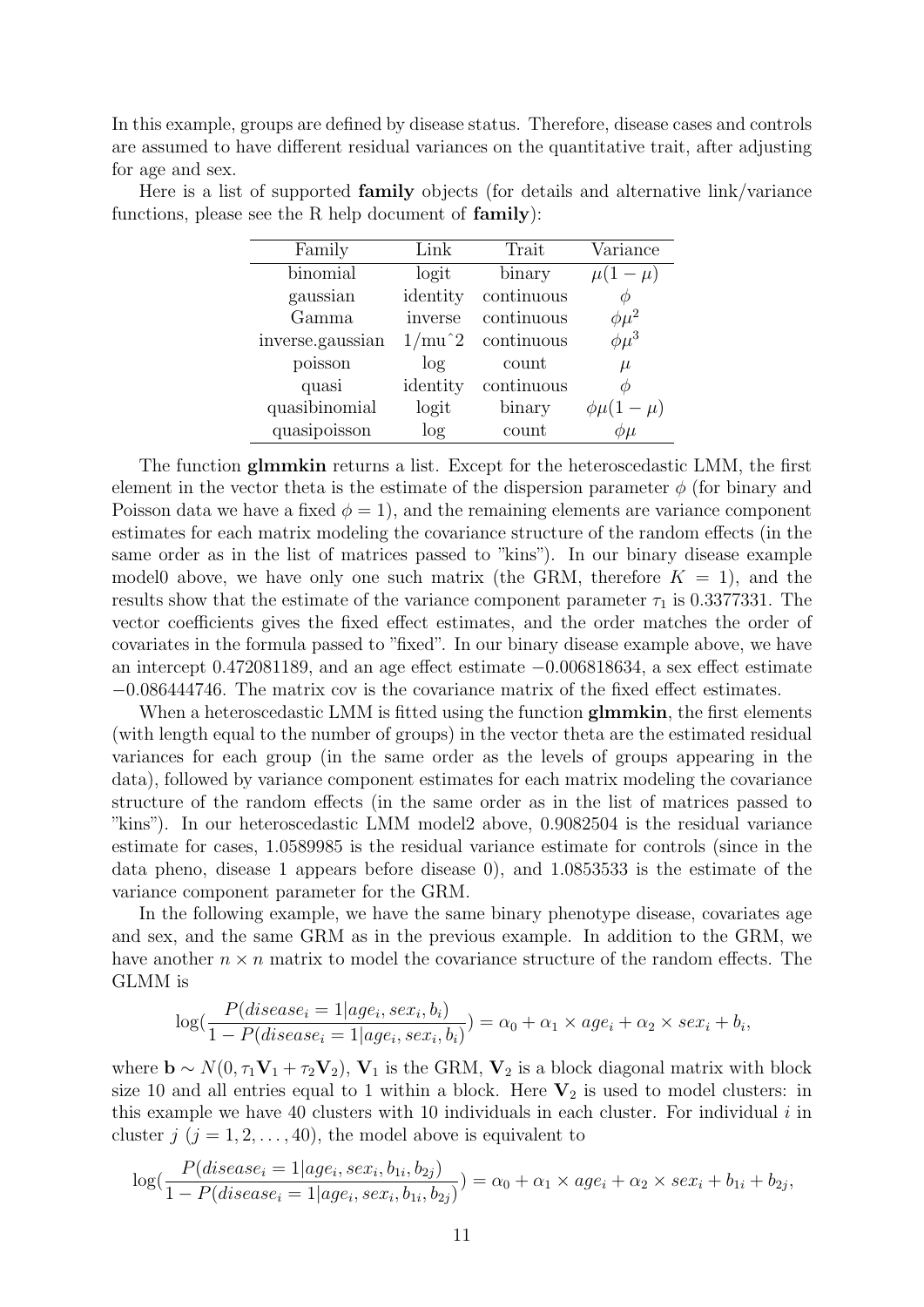where  $\mathbf{b}_1 \sim N(0, \tau_1 \mathbf{V}_1), b_{2j} \sim N(0, \tau_2)$ . All 10 individuals in a cluster share a common  $b_{2j}$ , and  $b_{2j}$  are independent and identically distributed across clusters.

```
> M10 <- matrix(0, 400, 400)
> for(i in 1:40) M10[(i-1)*10+(1:10), (i-1)*10+(1:10)] <- 1
> rownames(M10) <- colnames(M10) <- 1:400
> Mats \leq list (GRM, M10)
> model3 <- \text{plmmkin}(fixed = disease \tilde{ } age + sex, data = pheno, id = "id",
          kins = Mats, family = binomial(link = "logit"))> model3$theta
```
dispersion kins1 kins2 1.0000000 0.2199087 0.1219592

In this example, the dispersion parameter  $\phi$  is fixed to 1, the variance component estimates  $\hat{\tau}_1 = 0.2199087$ ,  $\hat{\tau}_2 = 0.1219592$ , corresponding to the  $n \times n$  matrices  $V_1$  (the GRM) and  $V<sub>2</sub>$  (the block diagonal matrix M10), respectively.

For longitudinal data, the following example illustrates a random intercept only model, which is appropriate for analyzing repeated measures with no time trends. We have 5 exchangeable observations of the continuous phenotype y.repeated for each individual, adjusting for sex as a fixed effects covariate. The model is

$$
y_{ij} = \alpha_0 + \alpha_1 \times \text{sex}_i + b_i + \epsilon_{ij},
$$

where the random individual effects  $\mathbf{b} \sim N(0, \tau_1 \mathbf{V}_1 + \tau_2 \mathbf{I}_n)$ ,  $\mathbf{V}_1$  is the GRM, and the error  $\epsilon_{ij} \sim N(0, \phi)$ .

```
> pheno2.file <- system.file("extdata", "pheno2.txt", package = "GMMAT")
> pheno2 <- read.table(pheno2.file, header = TRUE)
> model4 <- glmmkin(y, repeated \tilde{\ } sex, data = pheno2, kins = GRM, id = "id",+ family = gaussian(link = "identity"))
```
Duplicated id detected... Assuming longitudinal data with repeated measures...

```
> model4$theta
```
dispersion kins1 kins2 0.5089982 0.2410866 0.2129918

In this example, the dispersion parameter estimate is  $\dot{\phi} = 0.5089983$ , and the variance component estimates  $\hat{\tau}_1 = 0.2410866$ ,  $\hat{\tau}_2 = 0.2129918$ , corresponding to the GRM and the identity matrix, respectively, for the random intercept of individual effects.

The last example of this section illustrates a random intercept and random slope model, which is appropriate for analyzing longitudinal data with individual-specific time trends. We have observations of the continuous phenotype y.trend at 5 time points for each individual, adjusting for sex and time as fixed effects covariates. The model is

 $y_{ij} = \alpha_0 + \alpha_1 \times \text{sex}_i + \alpha_2 \times \text{time}_{ij} + b_{0i} + b_{1i} \times \text{time}_{ij} + \epsilon_{ij}$ 

where the random effects of the intercept  $\mathbf{b}_0 \sim N(0, \tau_1 \mathbf{V}_1 + \tau_2 \mathbf{I}_n)$ , the covariance  $Cov(\mathbf{b}_0, \mathbf{b}_1) =$  $\tau_3\mathbf{V}_1+\tau_4\mathbf{I}_n$ , the random effects of the time slope  $\mathbf{b}_1 \sim N(0, \tau_5\mathbf{V}_1+\tau_6\mathbf{I}_n)$ ,  $\mathbf{V}_1$  is the GRM, and the error  $\epsilon_{ij} \sim N(0, \phi)$ .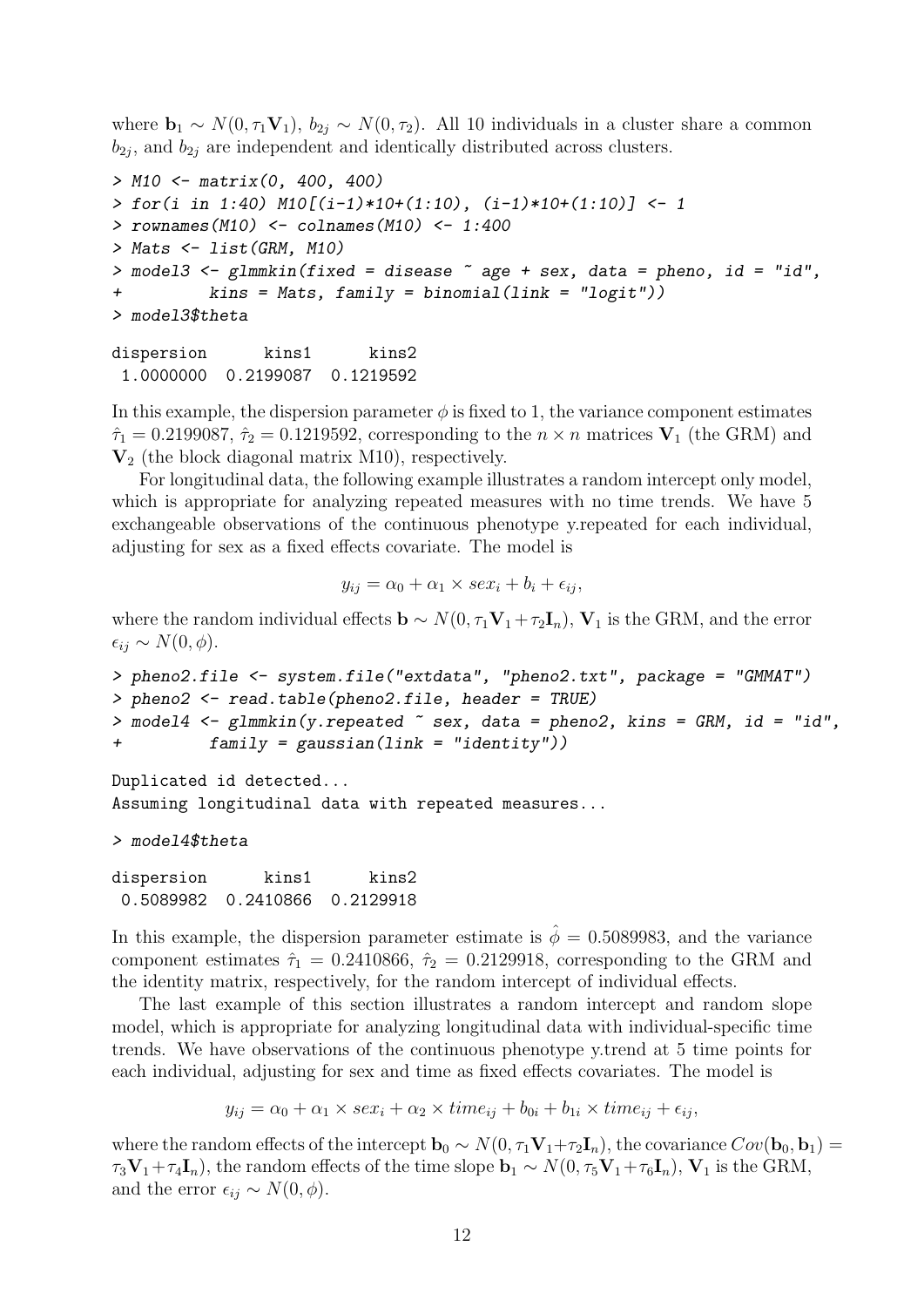```
> model5 <- glmmkin(y.trend ~ sex + time, data = pheno2, kins = GRM, id = "id",+ random.slope = "time", family = gaussian(link = "identity"))
```
Duplicated id detected...

Assuming longitudinal data with repeated measures...

```
> model5$theta
```

| dispersion      | kins1.var.intercept                                 | kins2.var.intercept |
|-----------------|-----------------------------------------------------|---------------------|
| 2.0139758       | 1.5056896                                           | 0.5443516           |
|                 | kins1.cov.intercept.slope kins2.cov.intercept.slope | kins1.var.slope     |
| 1.2539355       | $-0.2469170$                                        | 1.1690890           |
| kins2.var.slope |                                                     |                     |
| 0.6931902       |                                                     |                     |

In this example, the dispersion parameter estimate is  $\hat{\phi} = 2.0139758$ , the variance component estimates  $\hat{\tau}_1 = 1.5056896$ ,  $\hat{\tau}_2 = 0.5443516$ , corresponding to the GRM and the identity matrix, for the random intercept of individual effects, the covariance estimates  $\hat{\tau}_3 = 1.2539355, \hat{\tau}_4 = -0.2469170$ , corresponding to the GRM and the identity matrix, and the variance component estimates  $\hat{\tau}_5 = 1.1690890$ ,  $\hat{\tau}_6 = 0.6931902$ , corresponding to the GRM and the identity matrix, for the random slope of individual time effects.

#### <span id="page-12-0"></span>5.2 Single variant tests

#### <span id="page-12-1"></span>5.2.1 Score tests

When performing score tests in GWAS, we need a fitted GLMM under the null hypothesis  $H_0$ :  $\beta = 0$  and a genotype file. We can construct score tests using the glmmkin class object returned from the function glmmkin for the null GLMM. Note that score tests require only vector/matrix multiplications and are much faster than Wald tests, which require fitting a new GLMM for each SNP. Score tests give the direction of effects but not effect size estimates. However, we can simply add score statistics and their variances from different studies to perform a meta-analysis. Here we provide a simple example of score tests using the plain text genotype file "geno.txt":

```
> geno.file <- system.file("extdata", "geno.txt", package = "GMMAT")
> glmm.score(model0, infile = geno.file, outfile =
         "glmm.score.text.testoutfile.txt", infile.nrow.skip = 5,+ infile.ncol.skip = 3, infile.ncol.print = 1:3,
+ infile.header.print = c("SNP", "Allele1", "Allele2"))
```
The first argument in **glmm.score** is the returned glmmkin class object from the null GLMM. The argument "infile" is the name (and path if not in the current working directory) of the plain text genotype file (or compressed files .gz and .bz2), and the argument "outfile" is the name of the output file. In this example genotype file, we have 5 comment lines to skip using "infile.nrow.skip". The first 3 columns contain information on SNP name and alleles, which we skip from the analysis using "infile.ncol.skip" but subsequently keep in the output file using "infile.ncol.print" to select the 1st, 2nd and 3rd columns. Corresponding column names in the output file can be assigned using "infile.header.print".

If your genotype information is saved in a [PLINK binary PED file](http://zzz.bwh.harvard.edu/plink/data.shtml#bed) "geno.bed", you can use: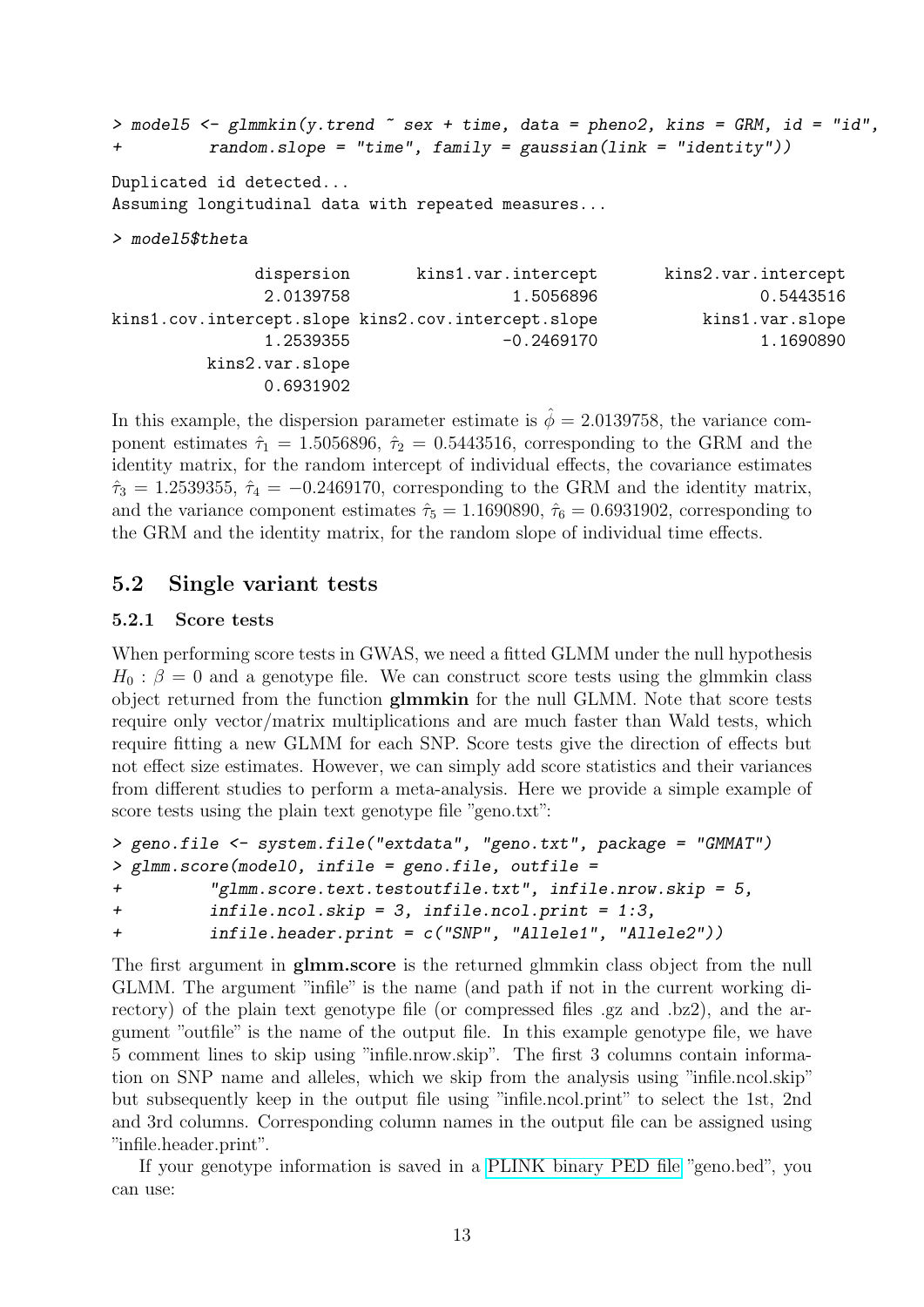```
> geno.file <- strsplit(system.file("extdata", "geno.bed",
+ package = "GMMAT"), ".bed", fixed = TRUE)[[1]]
> glmm.score(model0, infile = geno.file, outfile =
         "glmm.score.bed.testoutfile.txt")
```
Here "infile" is the prefix (and path if not in the current working directory) of the [PLINK](http://zzz.bwh.harvard.edu/plink/data.shtml#bed) files (.bed, .bim and .fam). SNP information in the .bim file (in our example, "geno.bim") is carried over to the output file.

If your genotype information is saved in a GDS file "geno.gds", you can use:

```
> geno.file <- system.file("extdata", "geno.gds", package = "GMMAT")
> glmm.score(model0, infile = geno.file, outfile =
          "glmm.score.gds.testoutfile.txt")
```
Alternatively, if your genotype information is saved in a BGEN file "geno.bgen", with a BGEN sample file "geno.sample", you can use:

```
> geno.file <- system.file("extdata", "geno.bgen", package = "GMMAT")
> samplefile <- system.file("extdata", "geno.sample", package = "GMMAT")
> glmm.score(model0, infile = geno.file, BGEN.samplefile = samplefile,
+ outfile = "glmm.score.bgen.testoutfile.txt")
```
The function glmm.score returns the actual computation time in seconds from its function call for plain text genotype files (or compressed files .gz and .bz2) and [PLINK](http://zzz.bwh.harvard.edu/plink/data.shtml#bed) [binary PED files.](http://zzz.bwh.harvard.edu/plink/data.shtml#bed) For GDS and BGEN genotype files, no value is returned.

#### <span id="page-13-0"></span>5.2.2 Wald tests

When performing Wald tests for candidate SNPs to get effect size estimates, we need the phenotype (and covariates) data frame, the matrices modeling the covariance structure of the random effects, and the genotype file. To perform Wald tests, we do not need fitting the null GLMM required in score tests using glmmkin. In the example below, we perform Wald tests for 4 candidate SNPs of interest and get their effect estimates:

```
> geno.file <- system.file("extdata", "geno.txt", package = "GMMAT")
> snps <- c("SNP10", "SNP25", "SNP1", "SNP0")
> glmm.wald(fixed = disease \sim age + sex, data = pheno, kins = GRM, id = "id",
+ family = binomial(link = "logit"), infile = geno.file, snps = snps,
+ infile.nrow.skip = 5, infile.ncol.skip = 3, infile.ncol.print = 1:3,
+ infile.header.print = c("SNP", "Allele1", "Allele2"))
   SNP Allele1 Allele2 N AF BETA SE PVAL converged
1 SNP10 A G 400 0.23250000 -0.1397665 0.1740090 0.4218510 TRUE
2 SNP25 A C 400 0.17500000 -0.0292076 0.1934447 0.8799861 TRUE
3 SNP1 A T 393 0.02544529 0.4566064 0.4909946 0.3523907 TRUE
```
4 SNP0 <NA> <NA> NA NA NA NA NA NA

The syntax is a hybrid of **glmmkin** and **glmm.score**. Note that the argument "fixed" is a formula including the covariates but NOT the test SNPs. The argument "snps" is a character vector of the names of the test SNPs. If "infile" is a plain text genotype file (or compressed files .gz and .bz2), the function glmm.wald returns a data frame with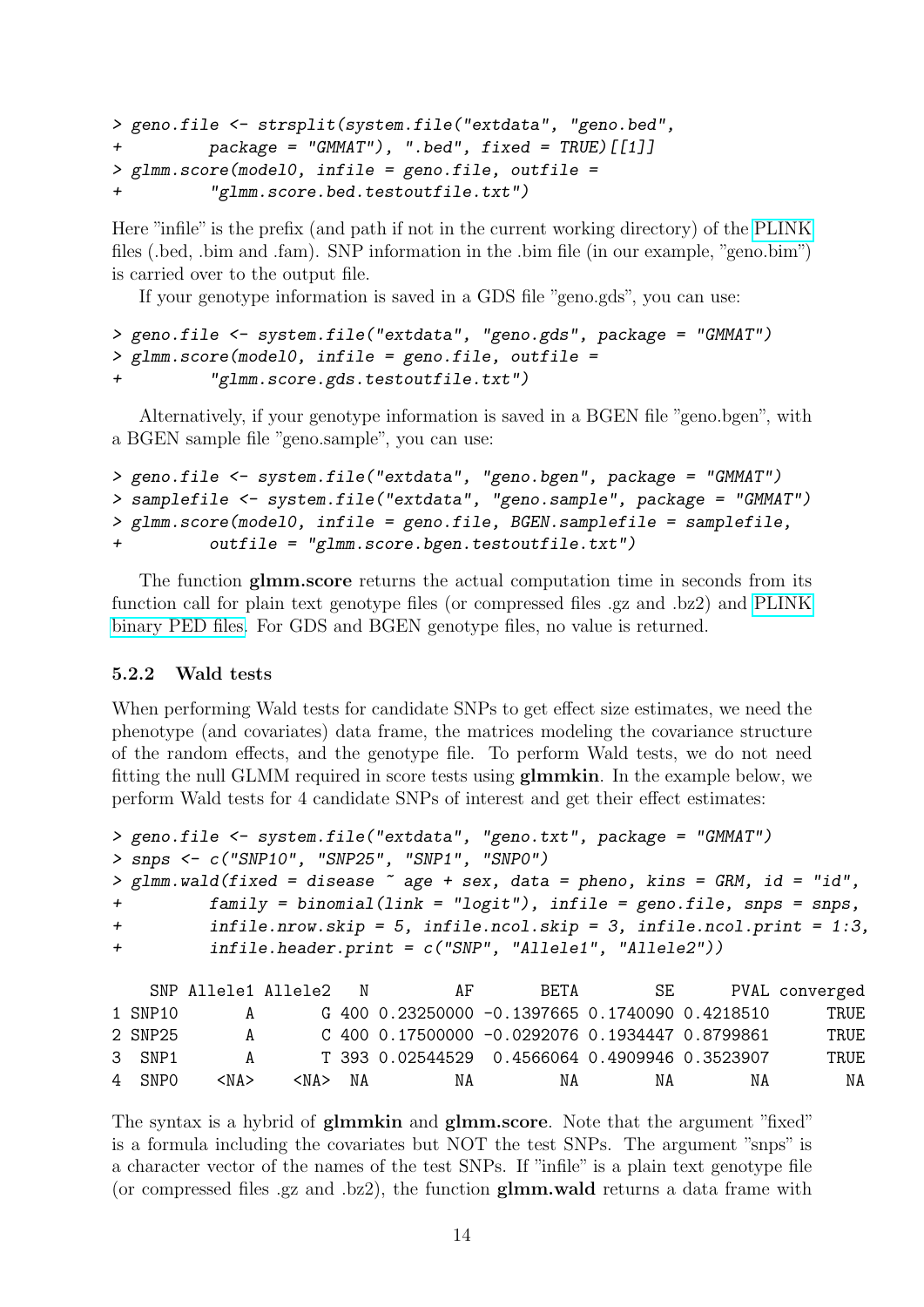first columns copied from the genotype file using "infile.ncol.print" and names specified using "infile.header.print", followed by the sample size N, the allele frequency (AF) of the effect allele (Allele2 in this example, but you can also define Allele1 as the effect allele in your coded genotype file), effect size estimate BETA of the effect allele, standard error SE, Wald test P value PVAL, and an indicator for whether the GLMM is converged. Note that in the example above, SNP0 is not actually included in the genotype file, so all results are missing.

If your genotype information is saved in a [PLINK binary PED file](http://zzz.bwh.harvard.edu/plink/data.shtml#bed) "geno.bed", you can use:

```
> geno.file <- strsplit(system.file("extdata", "geno.bed",
        package = "GMMAT"), ".bed", fixed = TRUE) [[1]]
> glmm.wald(fixed = disease \sim age + sex, data = pheno, kins = GRM, id = "id",
+ family = binomial(link = "logit"), infile = geno.file, snps = snps)
  CHR SNP CM POS A1 A2 N AF BETA SE PVAL
1 1 SNP10 0 10 G A 400 0.7675000 0.1397665 0.1740090 0.4218510
2 1 SNP25 0 25 C A 400 0.8250000 0.0292076 0.1934447 0.8799861
3 1 SNP1 0 1 T A 393 0.9745547 -0.4566064 0.4909946 0.3523907
4 <NA> SNP0 <NA> <NA> <NA> <NA> NA NA NA NA NA
 converged
1 TRUE
2 TRUE
3 TRUE
4 NA
```
It returns a data frame with first 6 columns copied from the .bim file (in our example, "geno.bim"), followed by the sample size N, the allele frequency (AF) of A2 allele (the effect allele, note that A1 allele in .bim is coded 0 and A2 allele is coded 1), effect size estimate BETA of A2 allele, standard error SE, Wald test P value PVAL, and an indicator for whether the GLMM is converged.

Alternatively, if your genotype information is saved in a GDS file "geno.gds", you can use:

```
> geno.file <- system.file("extdata", "geno.gds", package = "GMMAT")
> glmm.wald(fixed = disease \tilde{ } age + sex, data = pheno, kins = GRM, id = "id",
+ family = binomial(link = "logit"), infile = geno.file, snps = snps)
   SNP CHR POS REF ALT N AF BETA SE PVAL
1 SNP10 1 10 G A 400 0.7675000 0.1397665 0.1740090 0.4218510
2 SNP25 1 25 C A 400 0.8250000 0.0292076 0.1934447 0.8799861
3 SNP1 1 1 T A 393 0.9745547 -0.4566064 0.4909946 0.3523907
  4 SNP0 <NA> <NA> <NA> <NA> NA NA NA NA NA
 converged
1 TRUE
2 TRUE
3 TRUE
4 NA
```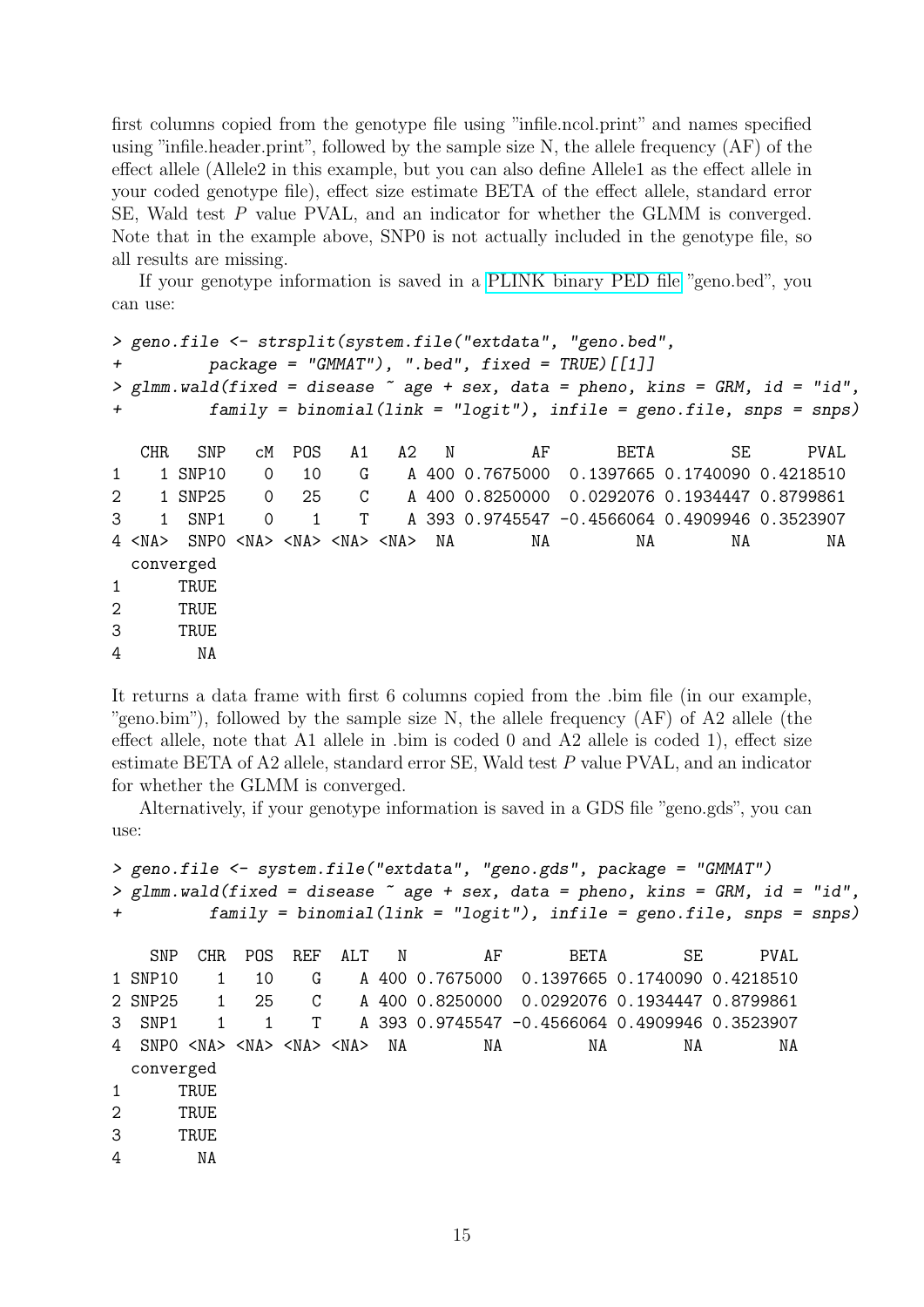It returns a data frame with first 5 columns information extracted from the GDS file, followed by the sample size N, the allele frequency (AF) of ALT allele, effect size estimate BETA of ALT allele, standard error SE, Wald test P value PVAL, and an indicator for whether the GLMM is converged.

#### <span id="page-15-0"></span>5.2.3 Meta-analysis

Score test results from multiple studies can be combined in meta-analysis. We provide the function glmm.score.meta to perform meta-analysis on score test results. Generally, if each study performs score tests using genotypes in [PLINK binary PED format](http://zzz.bwh.harvard.edu/plink/data.shtml#bed) or GDS format, the score test output from **glmm.score** can be directly used as input files. Otherwise the meta-analysis function needs a tab or space delimited plain text file (or compressed files that can be recognized by the R function read.table) with at least 8 columns: SNP name, effect allele, reference allele, N, AF, SCORE, VAR and PVAL. Note that the SNP name, effect allele, reference allele can have customized column names in different input files, but the column names of N, AF, SCORE, VAR and PVAL should match exactly. Customized SNP and alleles column names can be specified using "SNP", "A1" and "A2". Note that we do not define whether "A1" or "A2" is the effect allele: it is your choice. However, your choice should be consistent across different studies: for example, if you have two studies with the same allele column names "Allele1" and "Allele2", and you want to define "A1" as the effect allele, but the effect allele is "Allele1" in the first study and "Allele2" in the second study, you need  $A2 = c("Allele2", "Allele1")$ for the reference allele column in each study, and  $A1 = c$  ("Allele1", "Allele2") for the effect allele column in each study. Note that in glmm.score output from analyzing [PLINK binary PED format](http://zzz.bwh.harvard.edu/plink/data.shtml#bed) genotypes, the effect allele has column name "A2", and in glmm.score output from analyzing GDS format genotypes, the effect allele has column name "ALT". Thus if you have a result file from analyzing [PLINK binary PED format](http://zzz.bwh.harvard.edu/plink/data.shtml#bed) genotypes in the third study, and another result file from analyzing GDS format genotypes in the fourth study, in addition to the aforementioned two studies, and you still want to define "A1" as the effect allele, you need  $A2 = c$  ("Allele2", "Allele1", "A1", "REF") for the reference allele column in each study, and  $A1 = c$  "Allele1", "Allele2", "A2", "ALT") for the effect allele column in each study.

Here is an example of meta-analyzing 3 score test result files:

```
> meta1.file <- system.file("extdata", "meta1.txt", package = "GMMAT")
> meta2.file <- system.file("extdata", "meta2.txt", package = "GMMAT")
> meta3.file <- system.file("extdata", "meta3.txt", package = "GMMAT")
> glmm.score.meta(files = c(meta1.file, meta2.file, meta3.file),
+ outfile = "glmm.score.meta.testoutfile.txt",
+ SNP = rep("SNP", 3), A1 = rep("A1", 3), A2 = rep("A2", 3))
```
The following SNPs have been removed due to inconsistent alleles across studies: [1] "L10" "L12" "L15"

#### <span id="page-15-1"></span>5.3 Variant set tests

#### <span id="page-15-2"></span>5.3.1 Pooled analysis

Variant set tests (also known as gene-based tests or aggregate variant tests) in a single study (or a pooled analysis of multiple studies) can be performed using the function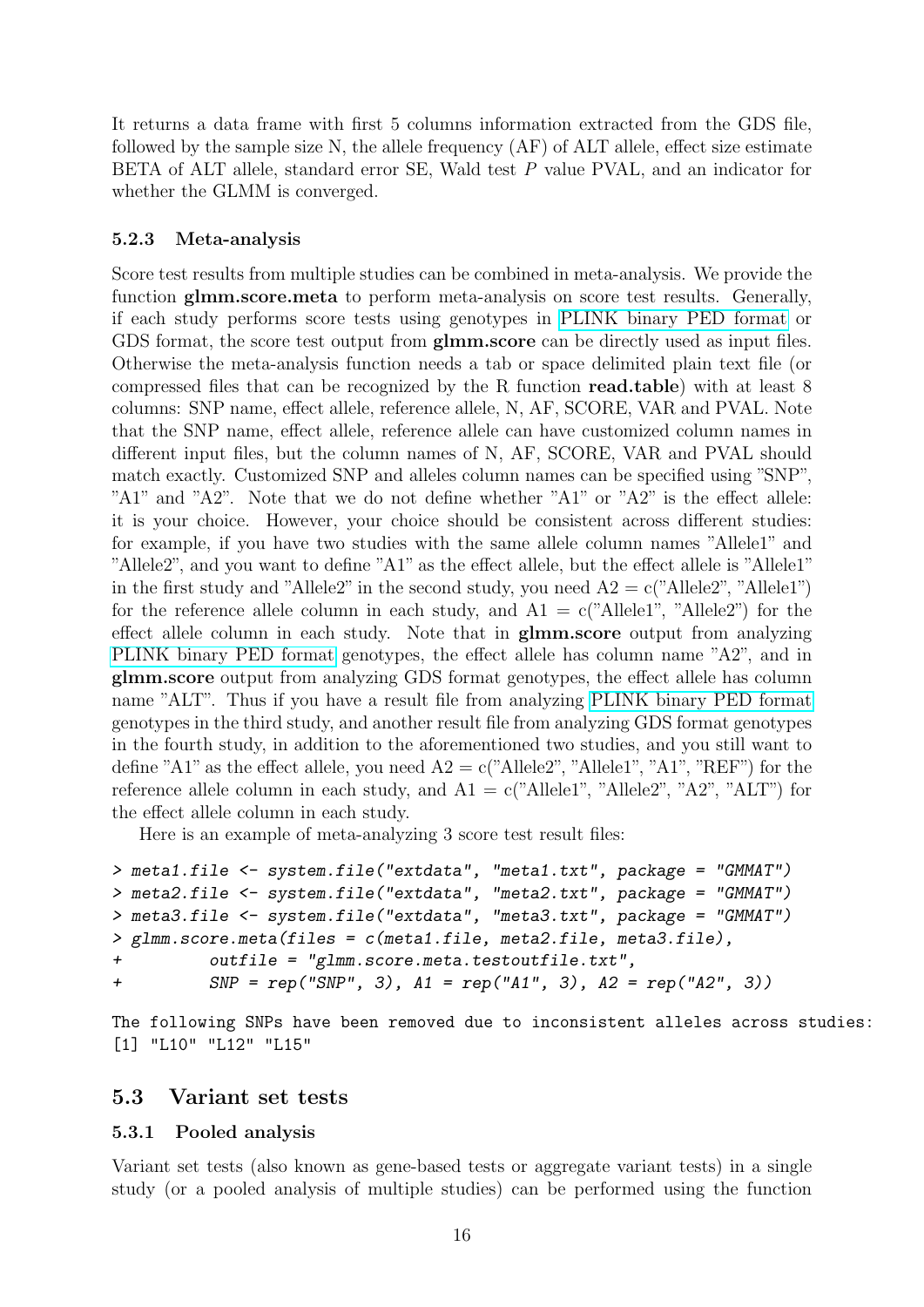SMMAT. Currently only the GDS genotype format is supported. In addition to a glmmkin class object returned from the function glmmkin for the null GLMM and the GDS format genotype file, a group definition file with no header and 6 columns (variant set id, variant chromosome, variant position, variant reference allele, variant alternate allele, weight) is also required. For example, here we show the first 6 rows of the example group definition file "SetID.withweights.txt":

| Set1 |   | т |   |   |
|------|---|---|---|---|
| Set1 | 2 | А | C |   |
| Set1 | З | C | A | 3 |
| Set1 |   | G | А | 6 |
| Set1 | 5 | А | G | 9 |
| Set1 | 6 | C |   | 9 |

Note that each variant in the group definition file is matched by chromosome, position, reference allele and alternate allele with variants from the GDS file. One genetic variant can be included in different groups with possibly different weights. If no external weights are needed in the analysis, simply replace the 6th column by all 1's.

Four variant set tests are supported in the SMMAT framework: "B" for the burden test, "S" for SKAT, "O" for SKAT-O and "E" for the efficient hybrid test of the burden test and SKAT. You can include one or more tests in a single analysis. If "O" is selected, the burden test and SKAT results will be automatically included; if "E" is selected, the burden test results will be automatically included. Therefore, the following example gives all four test results:

```
> group.file <- system.file("extdata", "SetID.withweights.txt",
+ package = "GMMAT")
> geno.file <- system.file("extdata", "geno.gds", package = "GMMAT")
> SMMAT(model0, group.file = group.file, geno.file = geno.file,
+ MAF.range = c(1e-7, 0.5), miss.cutoff = 1, method = "davies",
+ tests = c("O", "E"))
```

|                |           |         |    |       |             |        |          |        | group n. variants miss.min miss.mean miss.max freq.min freq.mean freq.max |                  |                   |   |
|----------------|-----------|---------|----|-------|-------------|--------|----------|--------|---------------------------------------------------------------------------|------------------|-------------------|---|
| 1.             | Set1      |         | 20 |       | $\Omega$    |        | 0.000875 | 0.0175 |                                                                           | 0.5000 0.8150402 | 0.99125           |   |
| 2              | Set2      |         | 20 |       | $\Omega$    |        | 0.000000 | 0.0000 |                                                                           | 0.6400 0.8795625 | 0.99125           |   |
| 3              | Set3      |         | 20 |       | $\Omega$    |        | 0.000000 | 0.0000 |                                                                           | 0.5675 0.8385000 | 0.98875           |   |
| 4              | Set4      |         | 20 |       | $\Omega$    |        | 0.000000 | 0.0000 |                                                                           | 0.5075 0.7450625 | 0.98375           |   |
| 5              | Set5      |         | 20 |       | $\Omega$    |        | 0.000000 | 0.0000 |                                                                           | 0.5050 0.7266250 | 0.98375           |   |
| 6              | Set6      |         | 20 |       | $\Omega$    |        | 0.000000 | 0.0000 |                                                                           | 0.5050 0.7928125 | 0.99625           |   |
| 7              | Set7      |         | 20 |       | $\Omega$    |        | 0.000000 | 0.0000 |                                                                           | 0.5000 0.7905625 | 0.99625           |   |
| 8              | Set8      |         | 20 |       | $\Omega$    |        | 0.000000 | 0.0000 |                                                                           | 0.5000 0.7828125 | 0.99375           |   |
| 9              | Set9      |         | 20 |       | $\mathbf 0$ |        | 0.000000 | 0.0000 |                                                                           | 0.6725 0.8363750 | 0.99375           |   |
|                |           | B.score |    | B.var |             | B.pval |          | S.pval | $0.$ $pval$                                                               |                  | 0.minp 0.minp.rho |   |
| $\mathbf{1}$   | 194.05011 |         |    |       |             |        |          |        | 81468.56 0.49659373 0.11615304 0.18921935 0.11615304                      |                  |                   | 0 |
| $\overline{2}$ |           |         |    |       |             |        |          |        | -82.55532 275927.57 0.87511718 0.89844275 1.00000000 0.87511718           |                  |                   | 1 |
| 3              |           |         |    |       |             |        |          |        | 184.18465 236240.82 0.70472885 0.48496499 0.65744122 0.48496499           |                  |                   | 0 |
| 4              | 296.38607 |         |    |       |             |        |          |        | 26152.83 0.06684276 0.36789748 0.10658180 0.06684276                      |                  |                   | 1 |
| 5              | 446.62340 |         |    |       |             |        |          |        | 74481.48 0.10173395 0.13608484 0.14697384 0.10173395                      |                  |                   |   |
| 6              | 260.94738 |         |    |       |             |        |          |        | 129355.49  0.46812168  0.67455936  0.63135503  0.46812168                 |                  |                   |   |
| $\overline{7}$ |           |         |    |       |             |        |          |        | 186.76450 144364.91 0.62304086 0.46755702 0.62998910 0.46755702           |                  |                   |   |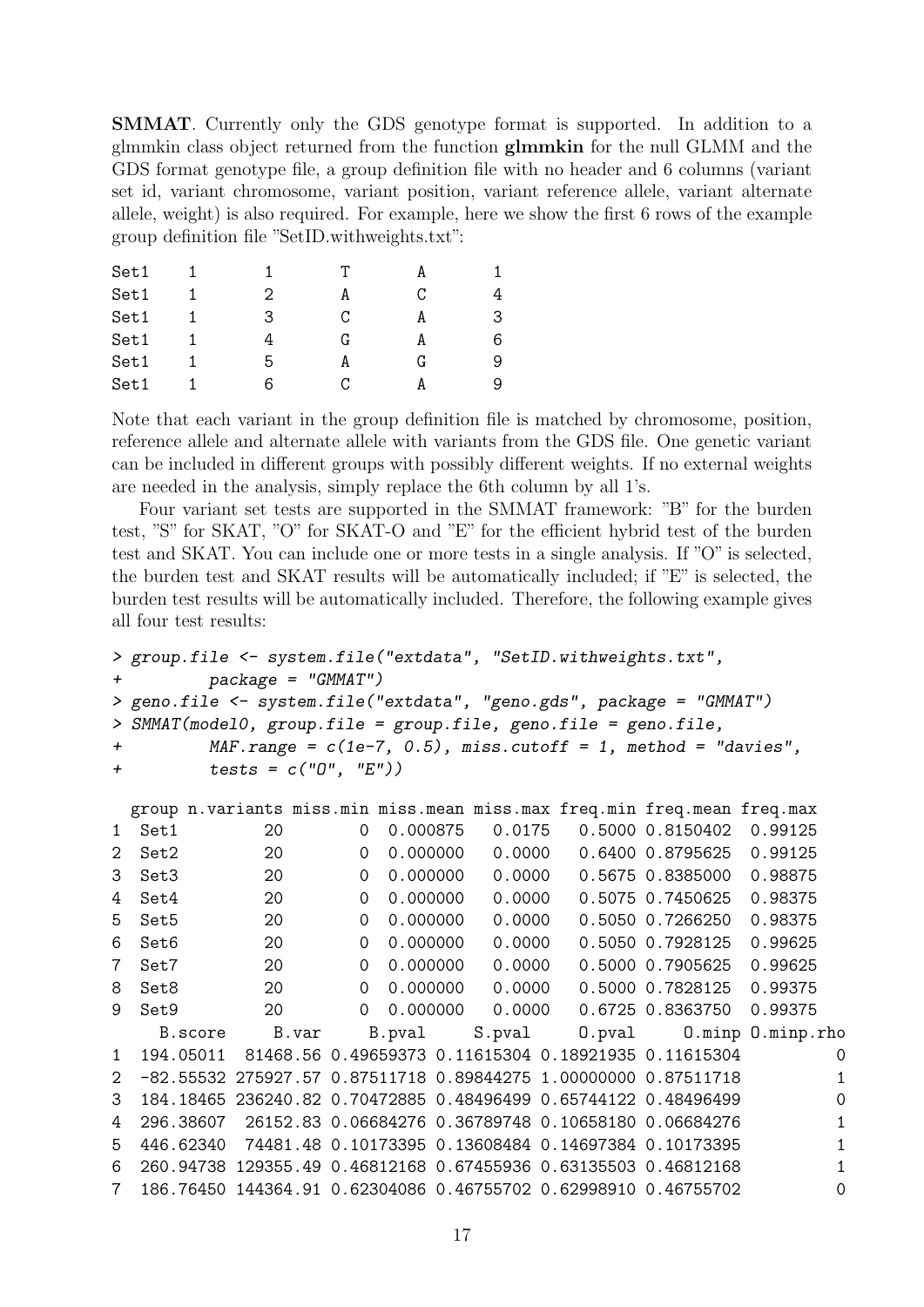```
8 -217.12052 109511.48 0.51175880 0.04054031 0.07271573 0.04054031 0
9 32.51345 177820.67 0.93854152 0.36683211 0.55166533 0.36683211 0
     E.pval
1 0.18887303
2 0.96115053
3 0.50543498
4 0.11280647
5 0.30955819
6 0.57325090
7 0.56439536
8 0.05185727
9 0.59186822
```
It returns a data frame with first 8 columns showing the group (variant set) name, number of variants in each group, minimum, mean, maximum missing rate of variants in each group, minimum, mean, maximum effect allele frequency of variants in each group, followed by variant set test results. For Burden, 3 columns will be included to show the burden test score, variance of the score, and its  $P$  value. For SKAT, the  $P$  value column will be included. For SKAT-O, 3 columns will be included to show SKAT-O P value, minimum P value in the search grid, and the value of the mixing parameter  $\rho$  at which the minimum  $P$  value is observed. For the efficient hybrid test, the  $P$  value column will be included.

For a single study, intermediate files containing single variant scores and their covariance matrices for each variant set (based on the group definition file) can be saved for future use in re-analysis and/or meta-analysis. For example, here we perform the burden test and save intermediate files:

```
> SMMAT(model0, group.file = group.file, geno.file = geno.file,
+ MAF.range = c(1e-7, 0.5), miss.cutoff = 1, method = "davies",
+ tests = "B", meta.file.prefix = "SMMAT.meta")
 group n.variants miss.min miss.mean miss.max freq.min freq.mean freq.max
1 Set1 20 0 0.000875 0.0175 0.5000 0.8150402 0.99125
2 Set2 20 0 0.000000 0.0000 0.6400 0.8795625 0.99125
3 Set3 20 0 0.000000 0.0000 0.5675 0.8385000 0.98875
4 Set4 20 0 0.000000 0.0000 0.5075 0.7450625 0.98375
5 Set5 20 0 0.000000 0.0000 0.5050 0.7266250 0.98375
6 Set6 20 0 0.000000 0.0000 0.5050 0.7928125 0.99625
7 Set7 20 0 0.000000 0.0000 0.5000 0.7905625 0.99625
8 Set8 20 0 0.000000 0.0000 0.5000 0.7828125 0.99375
9 Set9 20 0 0.000000 0.0000 0.6725 0.8363750 0.99375
    B.score B.var B.pval
1 194.05011 81468.56 0.49659373
2 -82.55532 275927.57 0.87511718
3 184.18465 236240.82 0.70472885
4 296.38607 26152.83 0.06684276
5 446.62340 74481.48 0.10173395
6 260.94738 129355.49 0.46812168
7 186.76450 144364.91 0.62304086
```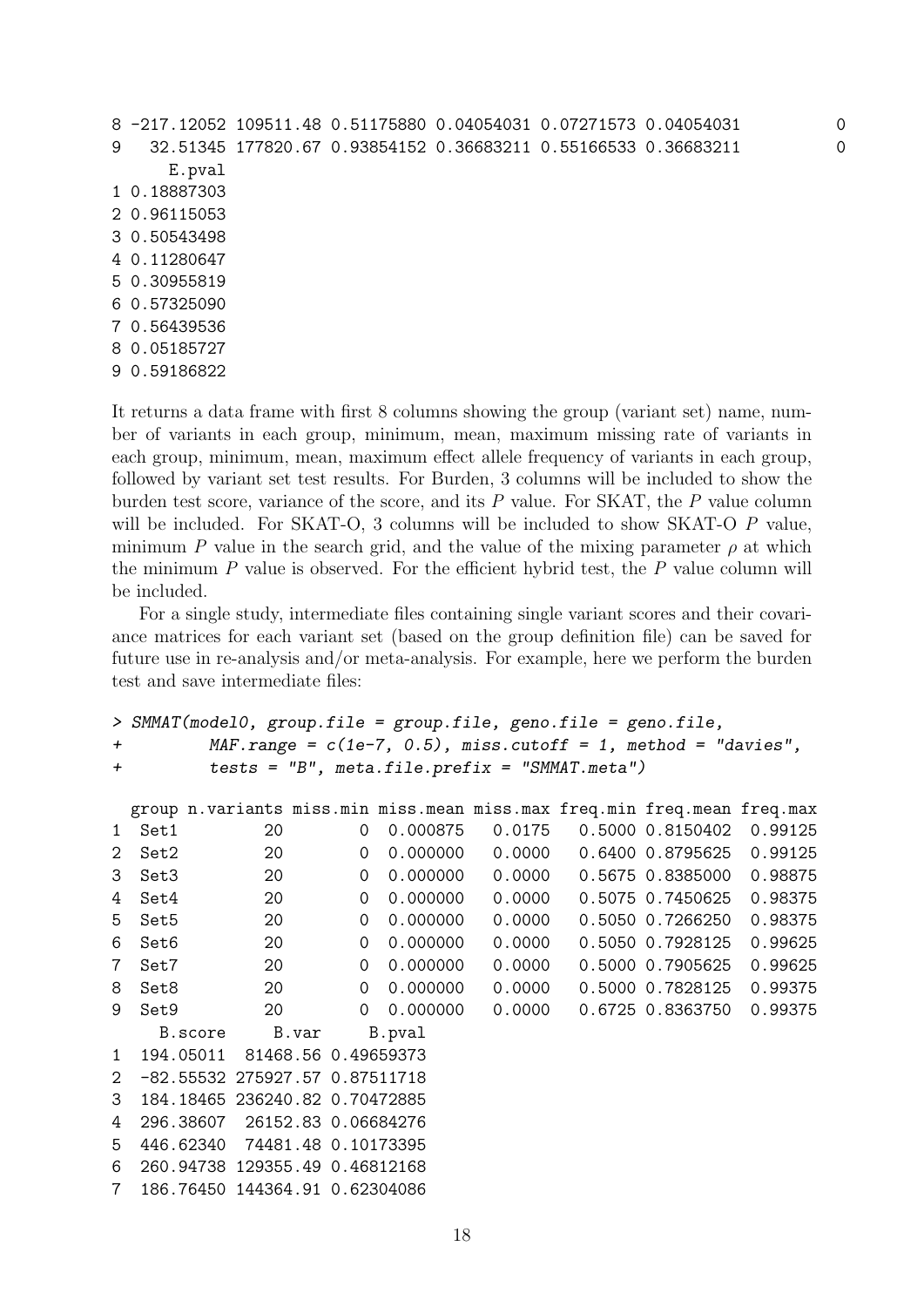- 8 -217.12052 109511.48 0.51175880
- 9 32.51345 177820.67 0.93854152

In the example above, a space-delimited file "SMMAT.meta.score.1" will be generated to save the single variant scores, and a binary file "SMMAT.meta.var.1" will be generated to save the covariance matrices for the variant sets. Note that the binary file is not humanreadable, but can be used by SMMAT.meta in re-analysis and/or meta-analysis.

#### <span id="page-18-0"></span>5.3.2 Meta-analysis

With intermediate files generated by **SMMAT**, the function **SMMAT**.meta can be used in re-analysis of single study results, and/or meta-analysis to combine multiple studies. Here we show an example of rerunning SKAT using intermediate files generated above in the burden test:

```
> SMMAT.meta(meta.files.prefix = "SMMAT.meta", n.files = 1,
+ group.file = group.file, MAF.range = c(1e-7, 0.5),
+ miss.cutoff = 1, method = "davies", tests = "S")
 group n.variants S.pval
1 Set1 20 0.11615305
2 Set2 20 0.89844275
3 Set3 20 0.48496499
4 Set4 20 0.36789748
5 Set5 20 0.13608485
6 Set6 20 0.67455935
7 Set7 20 0.46755701
8 Set8 20 0.04054031
9 Set9 20 0.36683210
```
The first argument, "meta.files.prefix", is a vector of intermediate files' prefix with length equal to the number of studies, and the second argument, "n.files", is a vector of integers showing how many sets of intermediate files each study has (also with length equal to the number of studies). In our above example of re-analysis, we have one set of intermediate files ("SMMAT.meta.score.1" and "SMMAT.meta.var.1") with prefix "SMMAT.meta". The group definition file (passed to "group.file") should be the same as the one used to generate intermediate files by SMMAT (with possibly different weights allowed). In the above example, only SKAT is performed, but four variant set tests are supported in the SMMAT framework: "B" for the burden test, "S" for SKAT, "O" for SKAT-O and "E" for the efficient hybrid test of the burden test and SKAT. You can include one or more tests by passing a vector to the argument "tests". If "O" is selected, the burden test and SKAT results will be automatically included; if "E" is selected, the burden test results will be automatically included.

# <span id="page-18-1"></span>6 Output

The single variant score test function glmm.score generates a tab-delimited plain text output file. Here we show the header and the first five rows of the example output "glmm.score.text.testoutfile.txt" from using a plain text genotype file "geno.txt" in the function glmm.score: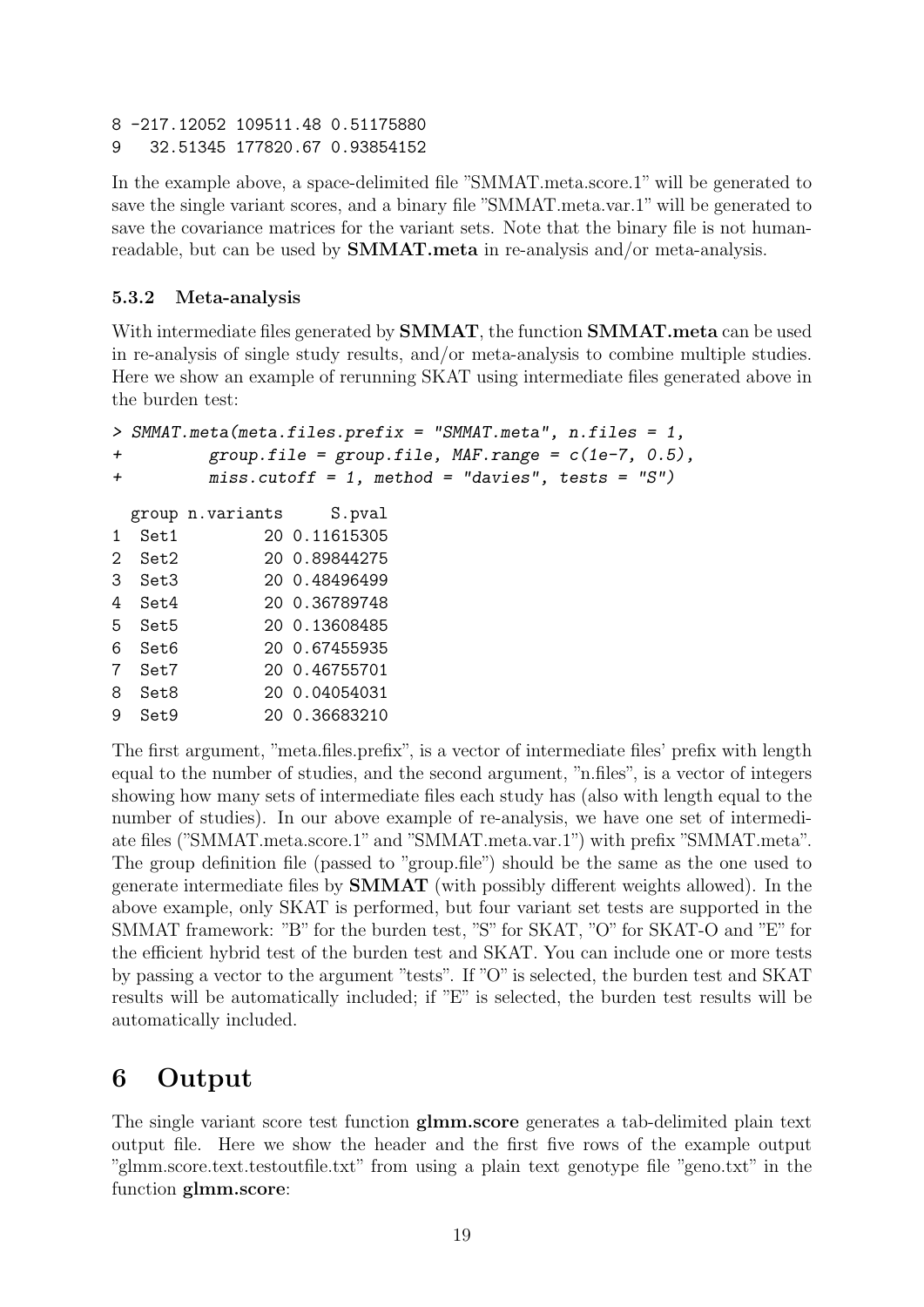| SNP              |   | Allele1 Allele2 N |     | AF              | SCORE                      | VAR. | PVAL.            |
|------------------|---|-------------------|-----|-----------------|----------------------------|------|------------------|
| SNP1             | А |                   | 393 | 0.0254453 1.985 |                            |      | 4.55635 0.352406 |
| SNP <sub>2</sub> | А |                   | 400 | 0.5             | 3.51032                    |      | 46.3328 0.60606  |
| SNP <sub>3</sub> | А |                   | 400 | 0.2075          | $-0.5334$ 30.6023 0.923185 |      |                  |
| SNP4             | А | G                 | 400 | 0.29875         | -3.11494 40.5128 0.624567  |      |                  |
| SNP <sub>5</sub> | A | G                 | 400 | 0.59375         | -4.00135 42.2757 0.538287  |      |                  |
| $\cdots$         |   |                   |     |                 |                            |      |                  |

The first 3 columns are copied from the genotype file using "infile.ncol.print" with names specified using "infile.header.print". Results are included in 5 columns: the sample size N, the allele frequency (AF) of the effect allele (Allele2 in this example, but it is the user's choice: you can also define Allele1 as the effect allele in your coded genotype file), the score statistic SCORE of the effect allele, the variance of the score VAR, and score test P value PVAL.

If you use a [PLINK binary PED file](http://zzz.bwh.harvard.edu/plink/data.shtml#bed) "geno.bed" as the genotype file, here are the header and the first 5 rows of the example output "glmm.score.bed.testoutfile.txt" from glmm.score:

| <b>CHR</b>   | <b>SNP</b>                  | cM               | POS            | A1 | A2 | N   | AF       |
|--------------|-----------------------------|------------------|----------------|----|----|-----|----------|
| 1            | SNP1                        | 0                | 1              | Τ  | A  | 393 | 0.974555 |
| 1            | SNP <sub>2</sub>            | $\Omega$         | $\overline{2}$ | A  | C  | 400 | 0.5      |
| 1            | SNP3                        | $\Omega$         | 3              | C  | A  | 400 | 0.7925   |
| 1            | SNP4                        | $\Omega$         | 4              | G  | A  | 400 | 0.70125  |
| 1            | SNP <sub>5</sub>            | 0                | 5              | A  | G  | 400 | 0.59375  |
|              |                             |                  |                |    |    |     |          |
| <b>SCORE</b> | VAR                         | <b>PVAL</b>      |                |    |    |     |          |
| $-1.985$     |                             | 4.55635 0.352406 |                |    |    |     |          |
| 3.51032      |                             | 46.3328 0.60606  |                |    |    |     |          |
| 0.5334       |                             | 30.6023 0.923185 |                |    |    |     |          |
| 3.11494      |                             | 40.5128 0.624567 |                |    |    |     |          |
|              | $-4.00135$ 42.2757 0.538287 |                  |                |    |    |     |          |
|              |                             |                  |                |    |    |     |          |

...

The first 6 columns are copied from the .bim file (in our example, "geno.bim"): the chromosome CHR, SNP name, genetic location cM, physical position POS, and alleles A1 and A2. Results are included in 5 columns: the sample size N, the allele frequency (AF) of A2 allele, the score statistic SCORE of A2 allele, the variance of the score VAR, and score test P value PVAL.

If you use a GDS genotype file "geno.gds", here are the header and the first 5 rows of the example output "glmm.score.gds.testoutfile.txt" from glmm.score:

| SNP              | CHR.              | POS | REF | ALT              | N   | MISSRATE AF       |                   |
|------------------|-------------------|-----|-----|------------------|-----|-------------------|-------------------|
| SNP1             |                   |     | Τ   | A                | 393 | 0.0175            | 0.974554707379135 |
| SNP <sub>2</sub> |                   | 2   | A   | С                | 400 |                   | 0.5               |
| SNP3             |                   | 3   | C   | A                | 400 | 0                 | 0.7925            |
| SNP4             |                   | 4   | G   | A                | 400 | 0                 | 0.70125           |
| SNP <sub>5</sub> |                   | 5   | A   | G                | 400 | 0                 | 0.59375           |
| $\cdots$         |                   |     |     |                  |     |                   |                   |
| SCORE            |                   |     | VAR |                  |     | PVAL              |                   |
|                  | -1.98499773964117 |     |     | 4.55635419833128 |     | 0.352406198841659 |                   |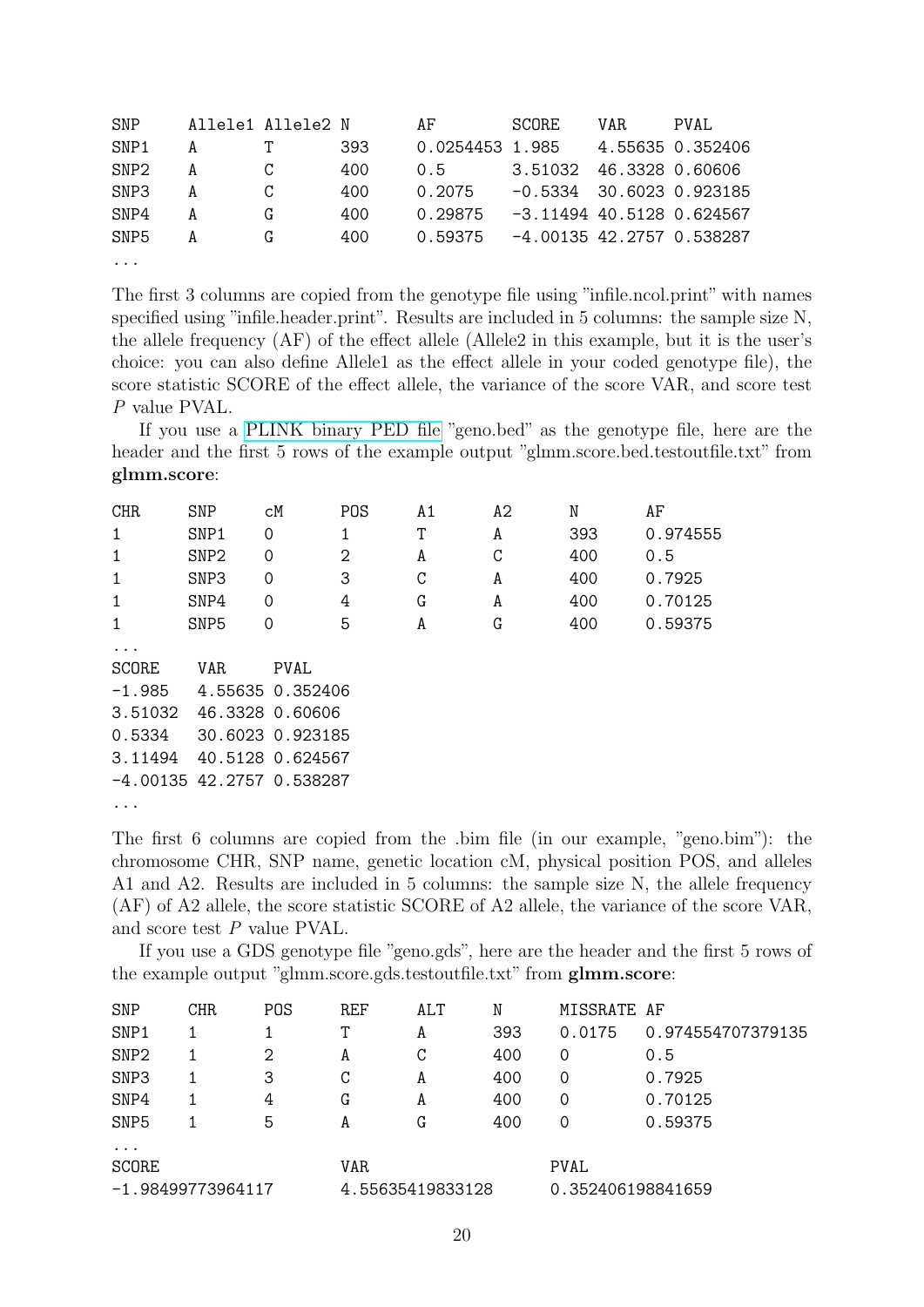| 3.51031642022882  | 46.3327704279554 | 0.606059807621643 |
|-------------------|------------------|-------------------|
| 0.533400376138446 | 30.6022846771608 | 0.923185374786553 |
| 3.11494101139992  | 40.5127610067912 | 0.624566559783622 |
| -4.00135050079485 | 42.2757210650549 | 0.538287231263494 |
| $\cdots$          |                  |                   |

The first 5 columns are extracted from the GDS file: SNP ("annotation/id"), CHR ("chromosome"), POS ("position"), reference and alternate alleles ("allele"). Results are included in 6 columns: the sample size N (with non-missing genotypes), the genotype missing rate MISSRATE, the allele frequency (AF) of ALT allele, the score statistic SCORE of ALT allele, the variance of the score VAR, and score test P value PVAL.

If you use a BGEN genotype file "geno.bgen", here are the header and the first 5 rows of the example output "glmm.score.bgen.testoutfile.txt" from glmm.score:

| <b>SNP</b>                  | RSID             | <b>CHR</b>       | POS            | A1 | A2 | N   | AF       |
|-----------------------------|------------------|------------------|----------------|----|----|-----|----------|
| SNP1                        | SNP1             | 1                | 1              | T  | A  | 393 | 0.974555 |
| SNP <sub>2</sub>            | SNP <sub>2</sub> | 1                | $\overline{2}$ | A  | C  | 400 | 0.5      |
| SNP3                        | SNP3             | 1                | 3              | C  | A  | 400 | 0.7925   |
| SNP4                        | SNP4             | 1                | 4              | G  | A  | 400 | 0.70125  |
| SNP <sub>5</sub>            | SNP <sub>5</sub> | 1                | 5              | A  | G  | 400 | 0.59375  |
| $\cdots$                    |                  |                  |                |    |    |     |          |
| <b>SCORE</b>                | VAR              | PVAL             |                |    |    |     |          |
| $-1.985$                    |                  | 4.55635 0.352406 |                |    |    |     |          |
| 3.51032                     |                  | 46.3328 0.60606  |                |    |    |     |          |
| 0.5334                      |                  | 30.6023 0.923185 |                |    |    |     |          |
| 3.11494                     |                  | 40.5128 0.624567 |                |    |    |     |          |
| $-4.00135$ 42.2757 0.538287 |                  |                  |                |    |    |     |          |

...

The first 6 columns are copied from the BGEN file: the SNP, RSID, chromosome CHR, physical position POS, and alleles A1 and A2. Results are included in 5 columns: the sample size N, the allele frequency (AF) of A2 allele, the score statistic SCORE of A2 allele, the variance of the score VAR, and score test P value PVAL.

The meta-analysis function glmm.score.meta generates a tab-delimited plain text output file. Here are the header and the first 5 rows of the example output from the meta-analysis "glmm.score.meta.testoutfile.txt":

| SNP             | A 1 | A2 | N     | AF | SCORE. | VAR. | PVAL.                                      |
|-----------------|-----|----|-------|----|--------|------|--------------------------------------------|
| L <sub>14</sub> | A   | C  | 10000 |    |        |      | 0.65895 21.5371 445.72 0.30766609304268    |
| L25             | A   | C  | 10000 |    |        |      | 0.78425 14.3376 387.091 0.466163476535903  |
| T.7             | A   | C  | 20000 |    |        |      | 0.50435 33.1136 1019.122 0.299608382095623 |
| L9              | A   | C  | 30000 |    |        |      | 0.39875 -33.0641 904.842 0.271687891048334 |
| L35             | A   |    | 10000 |    |        |      | 0.78425 14.3376 387.091 0.466163476535903  |
| $\cdots$        |     |    |       |    |        |      |                                            |

The first 3 columns are set by the function glmm.score.meta to denote SNP name and alleles (your choice of either A1 or A2 as the effect allele). N is the total sample size, AF is the effect allele frequency, SCORE is the summary score statistic of the effect allele, VAR is the variance of the summary score statistic, and PVAL is the meta-analysis P value.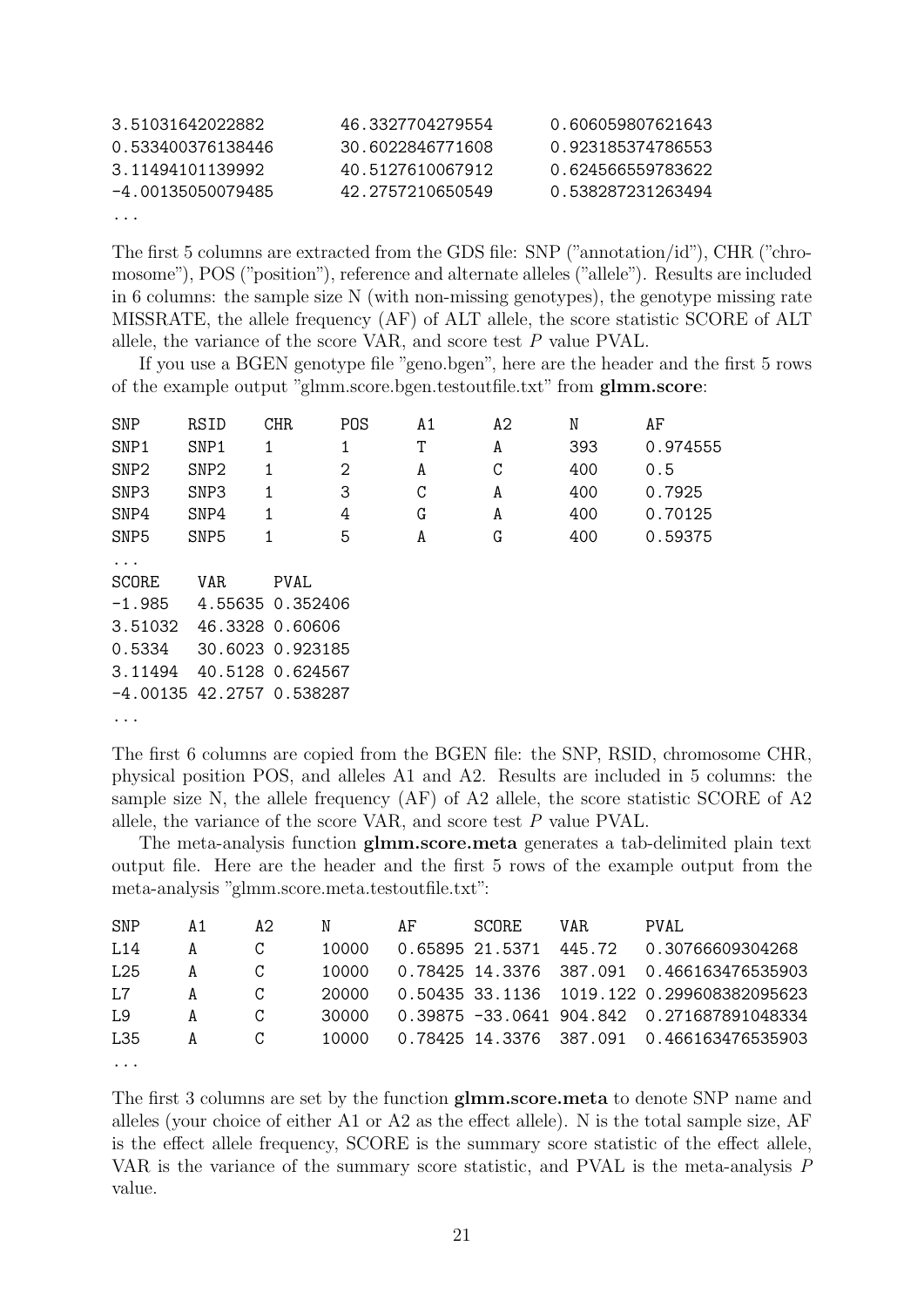In variant set tests SMMAT, if "meta.file.prefix" is specified, space-delimited intermediate files for single variant scores and binary intermediate files for covariance matrices will be generated. Here are the header and the first 5 rows of the example intermediate file "SMMAT.meta.score.1":

```
group chr pos ref alt N missrate altfreq
Set1 1 1 T A 393 0.0175 0.974554707379135
Set1 1 2 A C 400 0 0.5
Set1 1 3 C A 400 0 0.7925
Set1 1 4 G A 400 0 0.70125
Set1 1 5 A G 400 0 0.59375
...
SCORE VAR PVAL
-1.98499773963038 4.55635419833203 0.352406198844316
3.51031642023436 46.3327704279556 0.606059807621076
0.533400376147224 30.6022846771614 0.923185374785294
3.11494101140768 40.5127610067916 0.62456655978276
-4.00135050078827 42.2757210650552 0.538287231264163
...
```
The first 5 columns are copied from the group definition file, indicating the variant set (group) id, variant chromosome, variant position, variant reference allele, variant alternate allele, respectively. Results are included in 6 columns: the sample size N (with nonmissing genotypes), the genotype missing rate missrate, the alt allele frequency altfreq, the score statistic SCORE of alt allele, the variance of the score VAR, and single variant score test P value PVAL.

# <span id="page-21-0"></span>7 Advanced options

### <span id="page-21-1"></span>7.1 Alternative model fitting algorithms

By default we use the Average Information REML algorithm<sup>[13,](#page-32-0) [14](#page-32-1)</sup> to fit the GLMM in glmmkin, which is computationally efficient and recommended in most cases. However, there are also alternative model fitting algorithms:

```
method = "REML", method.optim = "Brent"
```
It maximizes the restricted likelihood using the derivative-free Brent method,<sup>[15](#page-32-2)</sup> but only works when there is one matrix for the covariance structure of the random effects.

method = "ML", method.optim = "Brent"

It maximizes the likelihood using the Brent method.

```
method = "REML", method.optim = "Nelder-Mead"
```
It maximizes the restricted likelihood using the Nelder-Mead method,<sup>[16](#page-32-3)</sup> however it is usually very slow in large samples.

method = "ML", method.optim = "Nelder-Mead"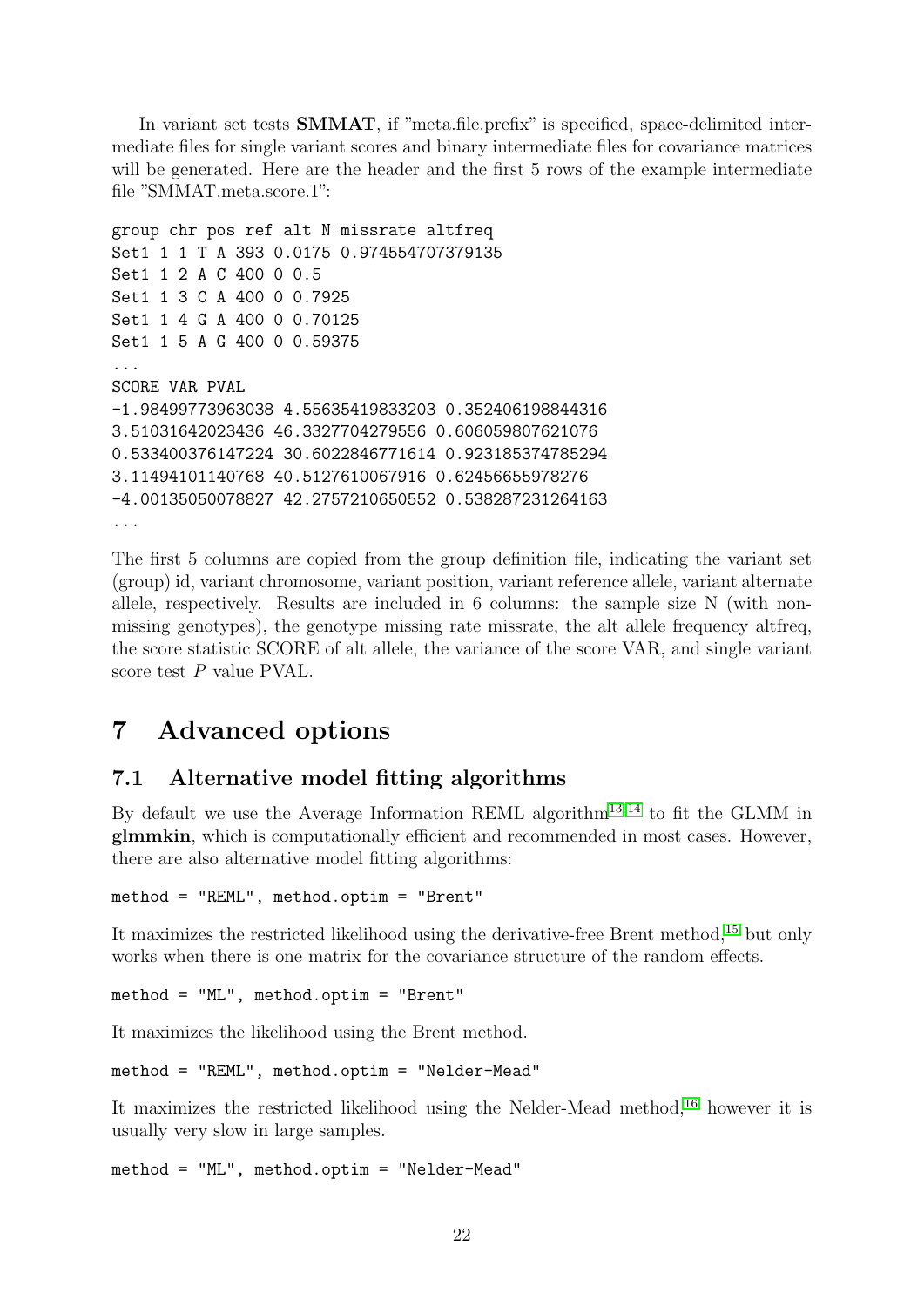It maximizes the likelihood using the Nelder-Mead method.

Note that the default algorithm is

```
method = "REML", method.optim = "AI"
```
A maximum likelihood version of Average Information algorithm is not available in glmmkin.

### <span id="page-22-0"></span>7.2 Changing model fitting parameters

By default we set the maximum number of iteration to 500 and tolerance to declare convergence to 1e-5:

maxiter =  $500$ , tol = 1e-5

These parameters can be changed. When using the Brent method for maximizing the likelihood (or restricted likelihood), we specify the search range of the ratio of the variance component parameter  $\tau_1$  over the dispersion parameter  $\phi$  to be between 1e-5 and 1e5, and we divide the search region evenly into 10 regions on the log scale:

```
taumin = 1e-5, taumax = 1e5, tauregion = 10
```
These parameters can also be changed, but they are only effective when using the Brent method.

### <span id="page-22-1"></span>7.3 Missing genotypes

It is recommended to perform genotype quality control prior to analysis to impute missing genotypes or filter out SNPs with high missing rates. However, GMMAT does allow missing genotypes, and imputes to the mean value by default. Alternatively, in glmm.score and glmm.wald, missing genotypes can be omitted from the analysis using

```
missing.method = "omit"
```
In variant set tests using SMMAT, instead of imputing missing genotypes to the mean value, you can impute missing genotypes to 0 (homozygous reference allele) using

```
missing.method = "impute2zero"
```
If using a plain text (or compressed .gz and .bz2) genotype file, missing genotypes should be coded as "NA". If you have missing genotypes coded in a different way, you can specify this in the argument "infile.na".

### <span id="page-22-2"></span>7.4 Reordered genotypes

The genotype file (either a plain text file, a [PLINK binary PED file,](http://zzz.bwh.harvard.edu/plink/data.shtml#bed) or a GDS file) can include more individuals than in the phenotype and covariates data frame, and they can be in different orders. GMMAT handles this issue using an argument "select" in both glmm.score and glmm.wald. For example, if the order of individuals in your genotype file is A, B, C, D, but you only have 3 unique individuals (with order C, A, B) in the fitted "obj" (for glmm.score) or in the data frame "data" (for glmm.wald), then you can specify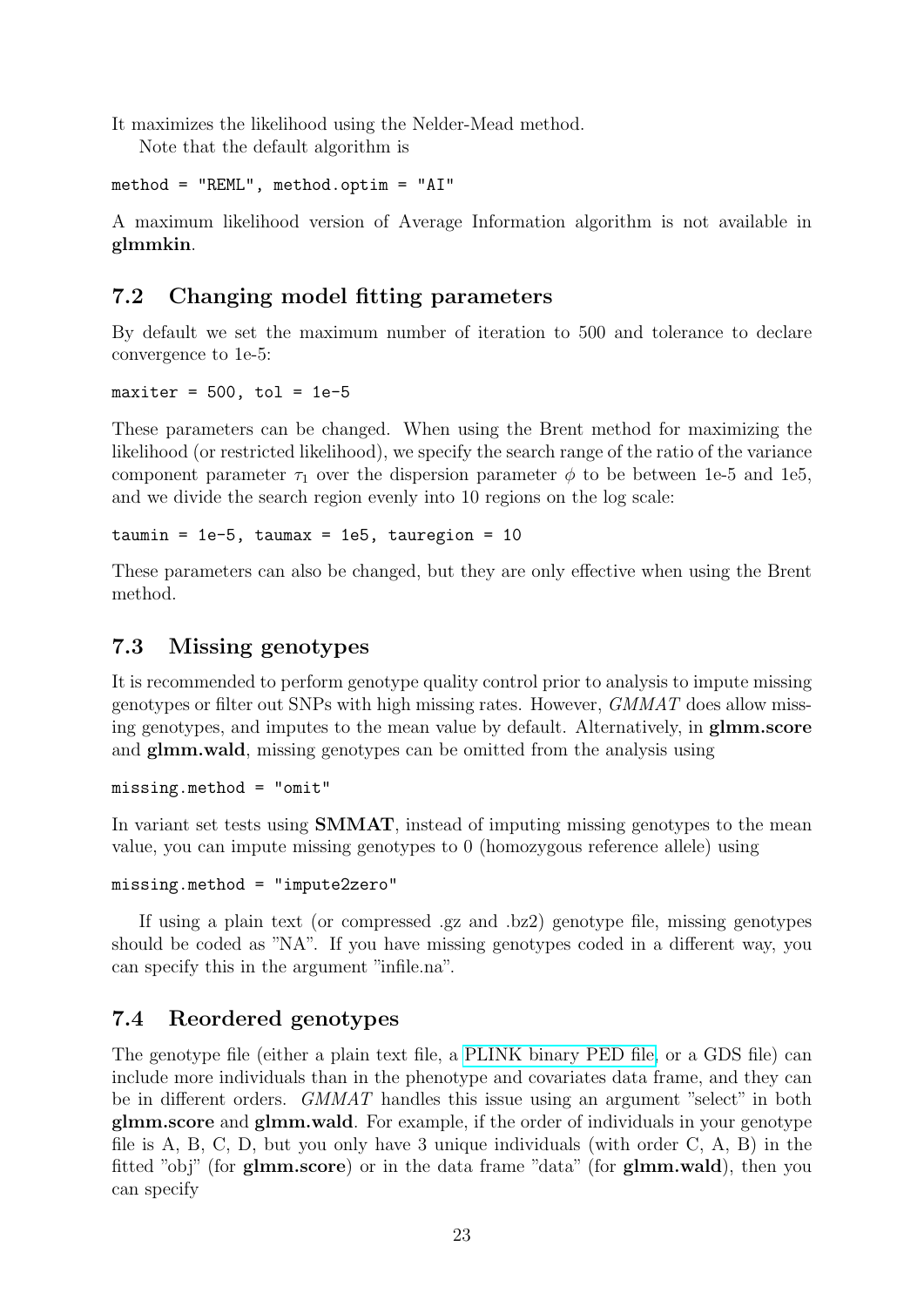$select = c(2, 3, 1, 0)$ 

to reflect the order of individuals. Note that since individual D is not included, its order is assigned to 0. The length of the vector must match the number of individuals in your genotype file. Also note that if there are observations with missing phenotype/covariates in "data", "select" for glmm.wald should match to "data" before removing any missing values, while "select" for glmm.score should match to "obj" (in which missing values have been excluded).

In variant set tests, **SMMAT** will extract ID from "null.obj" using "id\_include" returned in the glmmkin fitted null model object. The ID will be matched to "sample.id" in the GDS genotype file.

#### <span id="page-23-0"></span>7.5 Parallel computing

Parallel computing can be enabled in glmm.score and SMMAT using the argument "ncores" to specify how many cores you would like to use on a computing node. By default "ncores" is 1, meaning that these functions will run in a single thread. Currently parallel computing is only implemented for GDS format genotype files.

If you enable parallel computing and save intermediate files, you will get multiple sets of intermediate files. For example, if your "ncores" is 12 and you specified "meta.file.prefix" to "study1", then you will get 12 sets of (totaling 24) intermediate files "study1.score.1", "study1.var.1", "study1.score.2", "study1.var.2", ..., "study1.score.12", "study1.var.12". Later in the meta-analysis to combine with 2 sets of intermediate files "study2.score.1", "study2.var.1", "study2.score.2", "study2.var.2", you will need to use

```
meta.files.prefix = c("study1", "study2"), n.files = <math>c(12, 2)</math>
```
If your R is configured with Intel MKL and you would like to enable parallel computing, it is recommended that you set the environmental variable "MKL NUM THREADS" to 1 before running R to avoid hanging. Alternatively, you can do this at the beginning of your R script by using

> Sys.setenv(MKL\_NUM\_THREADS = 1)

#### <span id="page-23-1"></span>7.6 Variant filters

Variants can be filtered in glmm.score and SMMAT based on minor allele frequency (MAF) and missing rate filters. The argument "MAF.range" specifies the minimum and maximum MAFs for a variant to be included in the analysis. By default the minimum MAF is  $1 \times 10^{-7}$  and the maximum MAF is 0.5, meaning that only monomorphic markers in the sample will be excluded (if your sample size is no more than 5 million). The argument "miss.cutoff" specifies the maximum missing rate for a variant to be included in the analysis. By default it is set to 1, meaning that no variants will be removed due to high genotype missing rates.

### <span id="page-23-2"></span>7.7 Internal minor allele frequency weights

Internal weights are calculated based on the minor allele frequency (NOT the effect allele frequency, therefore, variants with effect allele frequencies 0.01 and 0.99 have the same weights) as a beta probability density function. Internal weights are multiplied by the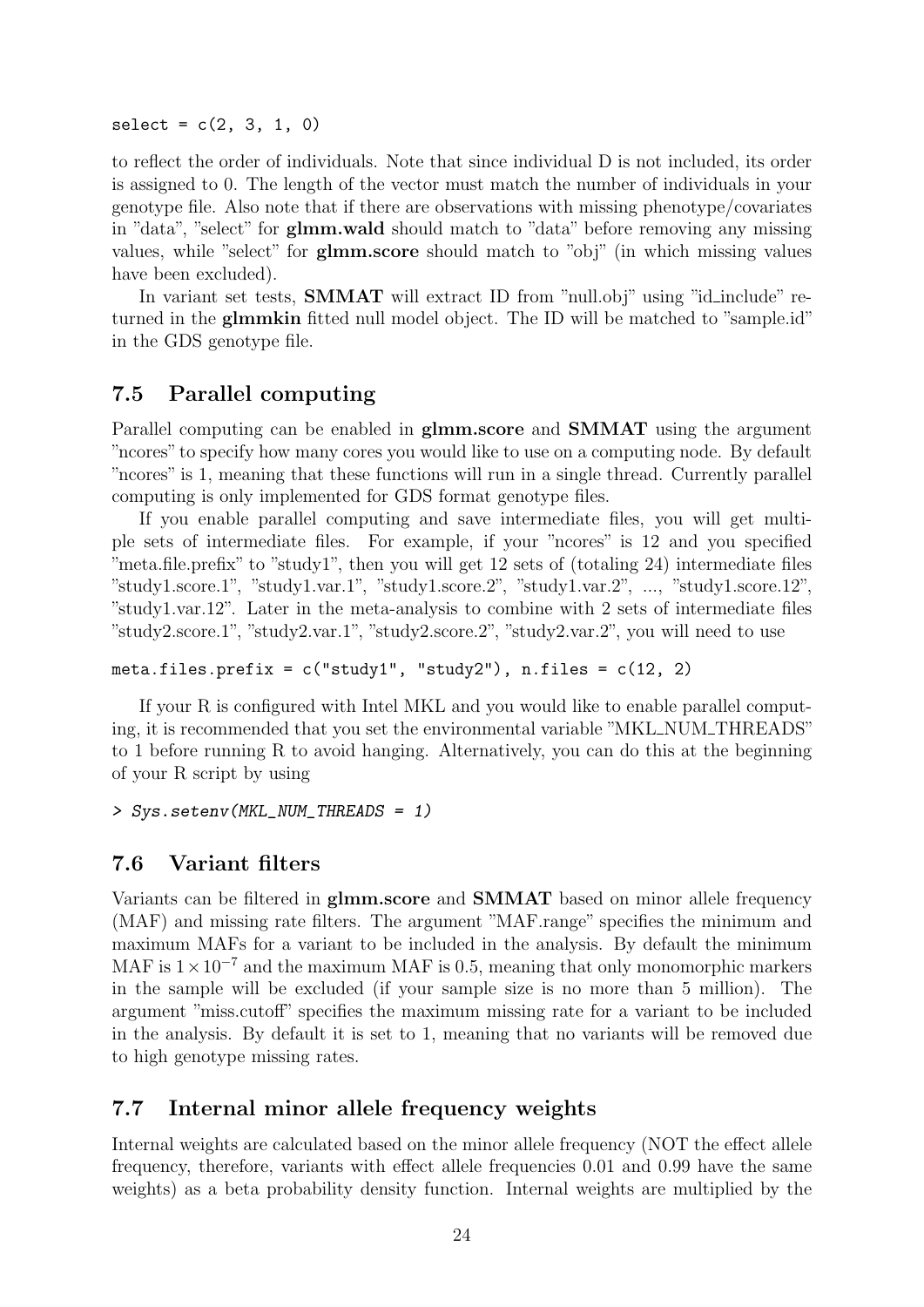external weights given in the last column of the group definition file. To turn off internal weights, use

```
MAF.weights.beta = c(1, 1)
```
to assign flat weights, as a beta distribution with parameters 1 and 1 is a uniform distribution on the interval between 0 and 1.

# <span id="page-24-0"></span>7.8 Allele flipping

In variant set tests **SMMAT**, by default the alt allele is used as the coding allele and variants in each variant set are matched strictly on chromosome, position, reference and alternate alleles.

The argument "auto.flip" allows automatic allele flipping if a specified variant is not found in the genotype file, but a variant at the same chromosome and position with reference allele matching the alternate allele in the group definition file "group.file", and alternate allele matching the reference allele in the group definition file "group.file", to be included in the analysis. Please use with caution for whole genome sequence data, as both ref/alt and alt/ref variants at the same position are not uncommon, and they are likely two different variants, rather than allele flipping.

The argument "use.minor.allele" allows using the minor allele instead of the alt allele as the coding allele in variant set tests. Note that this choice does not change "S" for SKAT results, but "B" for the burden test, "O" for SKAT-O and "E" for efficient hybrid test of the burden test and SKAT results will be affected. Generally the alt allele can either be the minor or the major allele. If in a variant set, different variants with alt allele frequencies 0.001 and 0.998 are combined together in a burden test, the results would be difficult to interpret. We generally recommend turning on the "use minor.allele" option, unless you know the ancestry alleles explicitly and the specific scientific hypothesis clearly that you would like to test. Along with the MAF filter, this option is useful for combining rare mutations, assuming rare allele effects are in the same direction.

### <span id="page-24-1"></span>7.9 P values of weighted sum of chi-squares

In variant set tests SMMAT, you can use 3 methods in the "method" argument to compute P values of weighted sum of chi-square distributions: "davies",  $17$  "kuonen"<sup>[18](#page-32-5)</sup> and "liu".[19](#page-32-6) By default "davies" is used, if it returns an error message in the calculation, or a P value greater than 1, or less than  $1 \times 10^{-5}$ , "kuonen" method will be used. If "kuonen" method fails to compute the P value, "liu" method will be used.

### <span id="page-24-2"></span>7.10 Heterogeneous genetic effects in variant set meta-analysis

Heterogeneous genetic effects<sup>[20](#page-32-7)</sup> are allowed in variant set tests meta-analysis function SMMAT.meta, by specifying groups using the "cohort.group.idx" argument. By default all studies are assumed to share the same genetic effects in the meta-analysis, and this can be changed by assigning different group indices to studies. For example,

#### cohort.group.id $x = c("a", "b", "a", "a", "b")$

means cohorts 1, 3, 4 are assumed to have homogeneous genetic effects, and cohorts 2, 5 are in another group with homogeneous genetic effects (but possibly heterogeneous with group "a").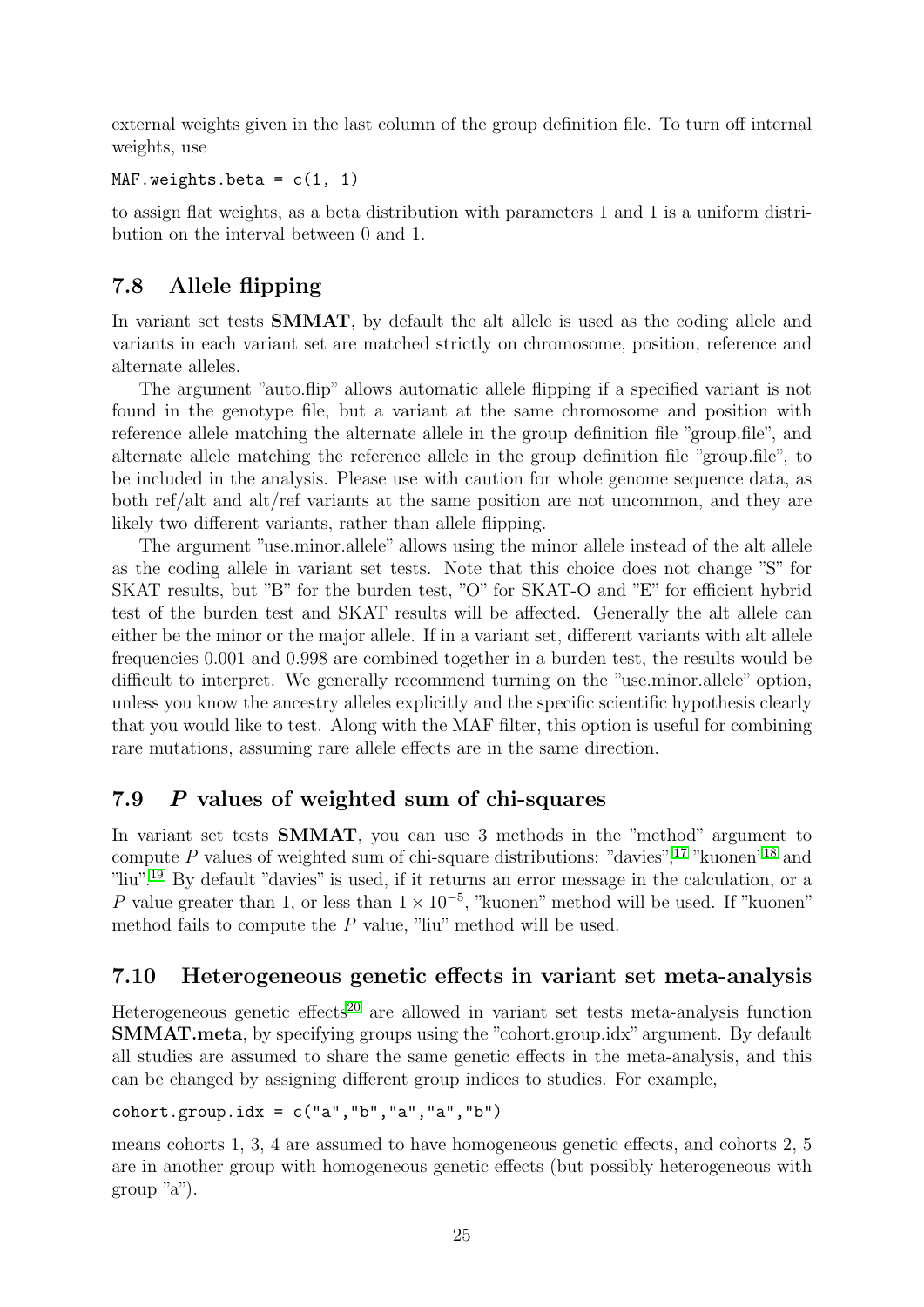### <span id="page-25-0"></span>7.11 Other options

By default, genotypes are centered to the mean before the analysis in single variant tests. You can turn this feature off by specifying

center = FALSE

in both glmm.score and glmm.wald functions to use raw genotypes.

If your genotype file is a plain text (or a compressed .gz and .bz2 file), and you want to read in fewer lines than all lines included in the file, you can use the "infile.nrow" argument to specify how many lines (including lines to be skipped using "infile.nrow.skip") you want to read in. By default the delimiter is assumed to be a tab, but you can change it using the "infile.sep" argument. These options are implemented in glmm.score and glmm.wald.

In the score test function glmm.score, by default 100 SNPs are tested in a batch. You can change it using the "nperbatch" argument, but the computational time can increase substantially if it is either too small or too large, depending on the performance of your computing system.

If you perform Wald tests glmm.wald and use a plain text (or a compressed .gz and .bz2) file, and your SNPs are not in your first column, you can change "snp.col" in glmm.wald to indicate which column is your SNP name.

In the variant set tests **SMMAT**, by default the group definition file "group.file" should be tab delimited, but you can change it using the "group.file.sep" argument. Also there is a "Garbage.Collection" argument (default FALSE), if turned on, SMMAT will call the function gc for each variant set tested. It helps save memory footprint, but the computation speed might be slower.

### <span id="page-25-1"></span>8 Version

#### <span id="page-25-2"></span>8.1 Version 0.6 (October 12, 2015)

Initial public release of GMMAT.

### <span id="page-25-3"></span>8.2 Version 0.7 (January 22, 2016)

- 1. Merged old functions glmm.score.text and glmm.score.bed to glmm.score.
- 2. Merged old functions glmm.wald.text and glmm.wald.bed to glmm.wald.
- 3. glmm.score now takes "obj", a glmmkin class object returned from glmmkin to set up the score test, instead of "res" and "P" from old functions glmm.score.text and glmm.score.bed.
- 4. Implemented model fitting with fixed variance components in glmmkin, and model refitting when variance component estimates are on the boundary of the parameter space, and default unconverged Average Information REML to derivative-free Brent method (one variance component parameter) or Nelder-Mead method (more than one variance component parameters).
- 5. Implemented offset in glmmkin.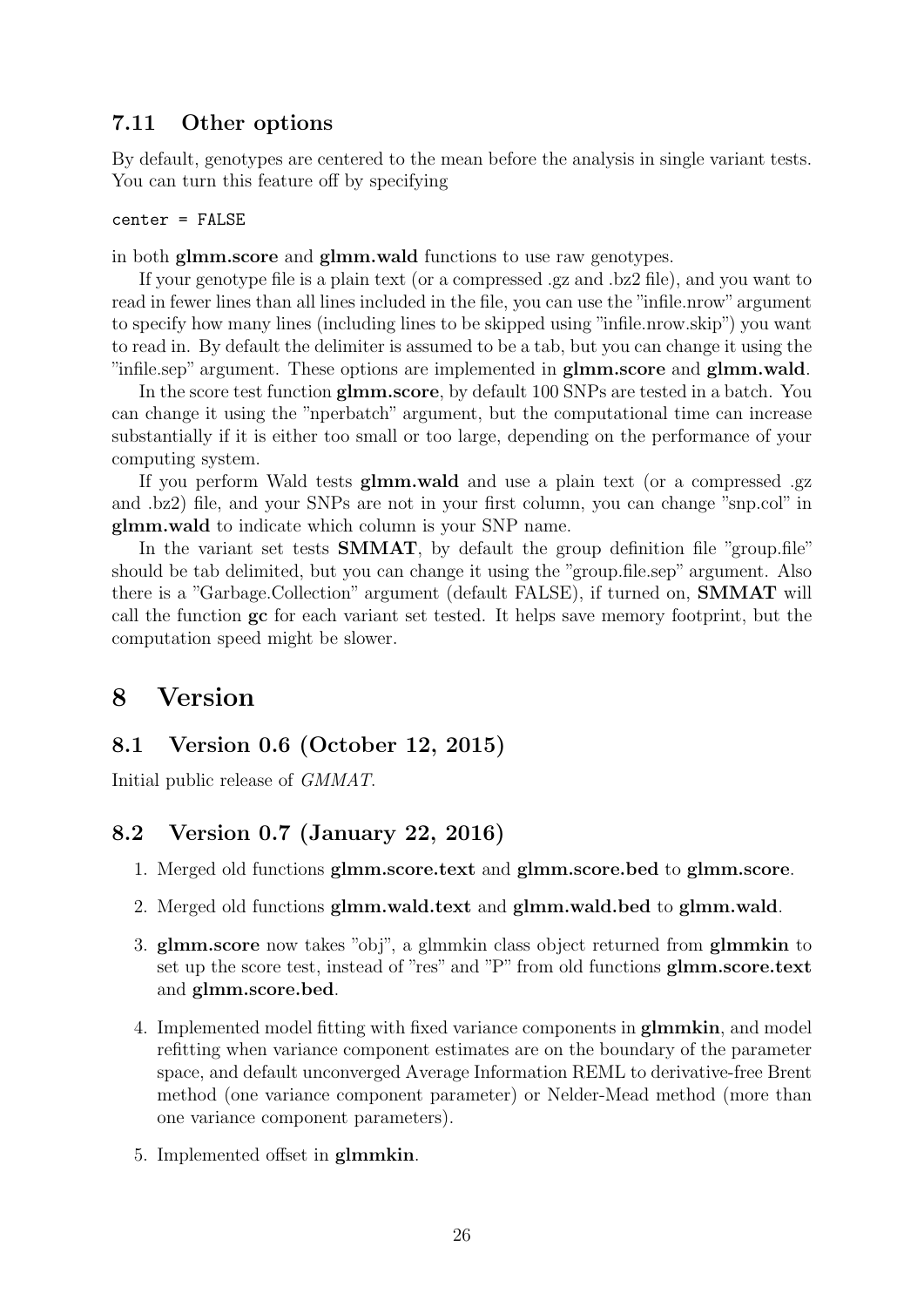- 6. Renamed alpha, eta, mu to coefficients, linear.predictors, fitted.values in glmmkin returned object.
- 7. Implemented score test meta-analysis function glmm.score.meta.
- 8. Fixed minor bugs in glmm.wald to handle errors in fitting each alternative GLMM, and minor bugs in fitting alternative GLMMs using derivative-free algorithms.

### <span id="page-26-0"></span>8.3 Version 0.7-1 (January 22, 2016)

Light version of v0.7: same features as v0.7 except that this light version does not depend on the C++ library boost and cannot take compressed plain text files .gz and .bz2 as genotype files.

### <span id="page-26-1"></span>8.4 Version 0.9 (March 9, 2018)

1. Added "id\_include" to glmmkin returned object to indicate which rows in the data have nonmissing outcome/covariates and are included in the model fit, which is useful to create

```
> select <- match(geno_ID, pheno_ID[obj$id_include])
> select[is.na(select)] <- 0
```
that can be used as the "select" argument in glmm.score.

- 2. Removed memory duplicates for big matrices in C++ and R code.
- 3. Support for GDS format genotype files implemented in functions glmm.score and glmm.wald, with optional parallel computing.
- 4. MAF.range and miss.cutoff implemented in glmm.score for minor allele frequency and missing rate filters.
- 5. Implemented variant set tests glmm.rvtests, including burden test, SKAT, SKAT-O and SMMAT, with optional parallel computing.
- 6. Implemented variant set re-analysis/meta-analysis function glmm.rvtests.meta.
- 7. Implemented heteroscedastic linear mixed models in glmmkin and glmm.wald by specifying "groups".

### <span id="page-26-2"></span>8.5 Version 0.9.1 (May 13, 2018)

- 1. In variant set tests glmm.rvtests and glmm.rvtests.meta, tests "Burden", "SKAT", "SKAT-O" and "SMMAT" changed to "B", "S", "O" and "E", respectively, to denote 4 variant set tests in the SMMAT framework: the burden test, SKAT, SKAT-O and the efficient hybrid test of the burden test and SKAT.
- 2. Implemented known weights (e.g. binomial denominator) in glmmkin and glmm.wald by passing the argument "weights" to the glm object "fixed"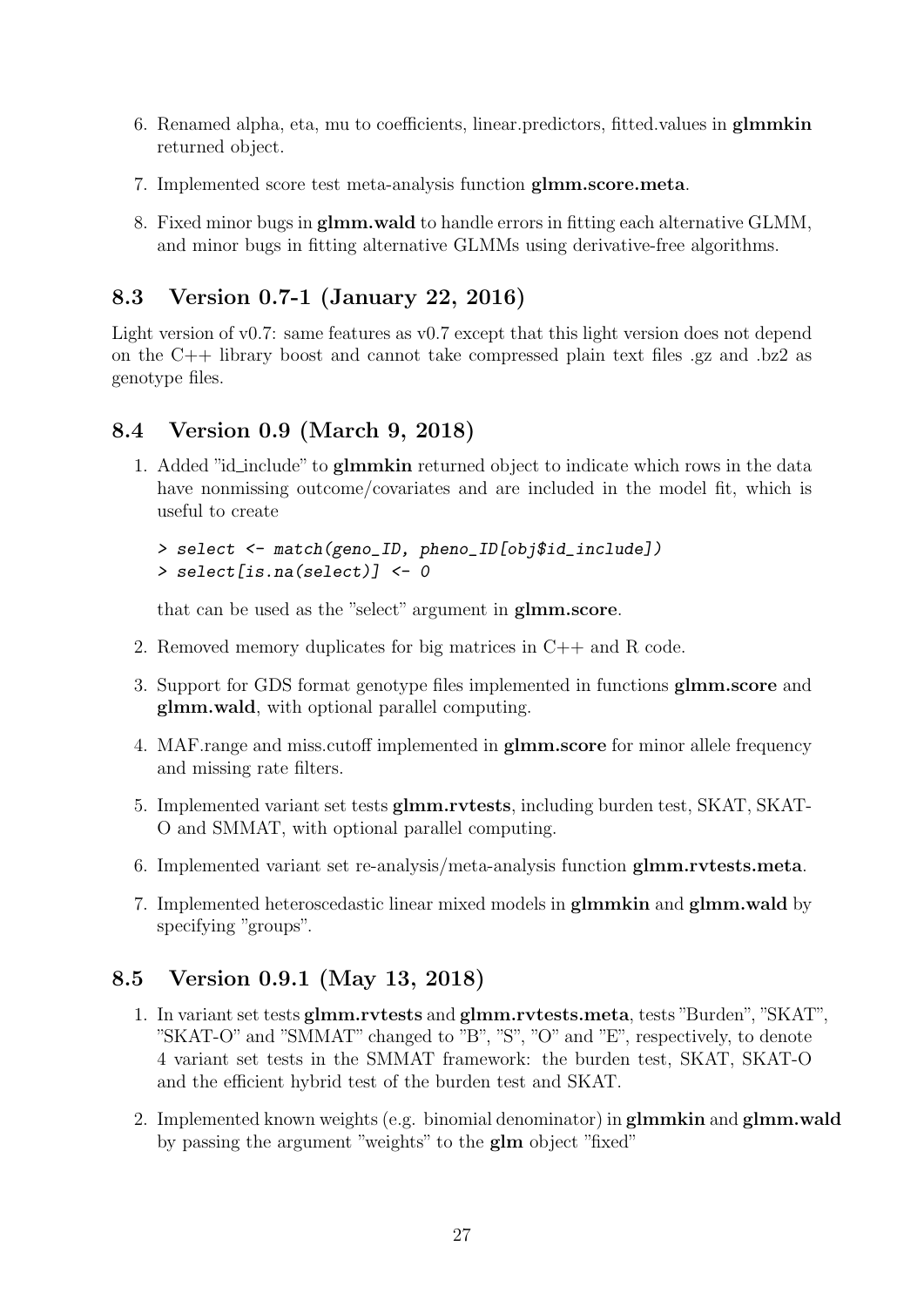3. Implemented internal MAF-based weights, using the argument "MAF.weights.beta" to denote the two beta probability density function parameters. Note that the weights are calculated on the minor allele frequency (not the effect allele frequency). Internal weights are multiplied by the external weights given in the last column of the group definition file.

### <span id="page-27-0"></span>8.6 Version 0.9.2 (June 8, 2018)

1. In variant set tests glmm.rvtests and glmm.rvtests.meta, test "O" (SKAT-O in the SMMAT framework) p-value switched to minimum p-value multipled by the number of points on the search grid if the integration result is larger than the latter (consistent with implementation in the SKAT package).

### <span id="page-27-1"></span>8.7 Version 0.9.3 (July 18, 2018)

- 1. In the null model fitting function glmmkin, prior weights (e.g. binomial denominators for binomial distributions) coerced to a vector.
- 2. In the null model fitting function glmmkin, model matrix X for fixed effects now included in the returned object.

### <span id="page-27-2"></span>8.8 Version 1.0.0 (December 28, 2018)

- 1. Implemented ID matching for the phenotype data frame and relatedness matrices in glmmkin and glmm.wald. The argument "id" is required for a column indicating ID in the phenotype data frame, and the relatedness matrices must have rownames and colnames, and they must at least include all samples as specified in the "id" column of the phenotype data frame "data".
- 2. Changed the definition of "id-include" in **glmmkin** returned object to indicate the original "id" of observations in the data that have nonmissing outcome/covariates and are included in the model fit, which is useful to create

```
> select <- match(geno_ID, unique(obj$id_include))
> select[is.na(select)] <- 0
```
that can be used as the "select" argument in glmm.score to match the order of individuals in the plain text (or a compressed .gz and .bz2) genotype file "infile" (assuming "geno ID" is a vector of the ID's for "infile"). Note that this is not necessary if the genotype file is a [PLINK binary PED file,](http://zzz.bwh.harvard.edu/plink/data.shtml#bed) or a GDS file (in these cases, "select" is NULL by default, and the genotype ID information will be extracted automatically and matched to "id\_include" in **glmmkin** returned object).

3. Implemented genotype ID matching in glmm.wald if the genotype file "infile" is a [PLINK binary PED file,](http://zzz.bwh.harvard.edu/plink/data.shtml#bed) or a GDS file. Similarly to glmm.score, "select" is NULL by default and the genotype ID information will be extracted automatically and matched to unique "id" in the phenotype data frame "data" (but before removing any missing outcome/covariates). Note that it is usually necessary to create

```
> select <- match(geno_ID, unique(data[, id]))
> select[is.na(select)] <- 0
```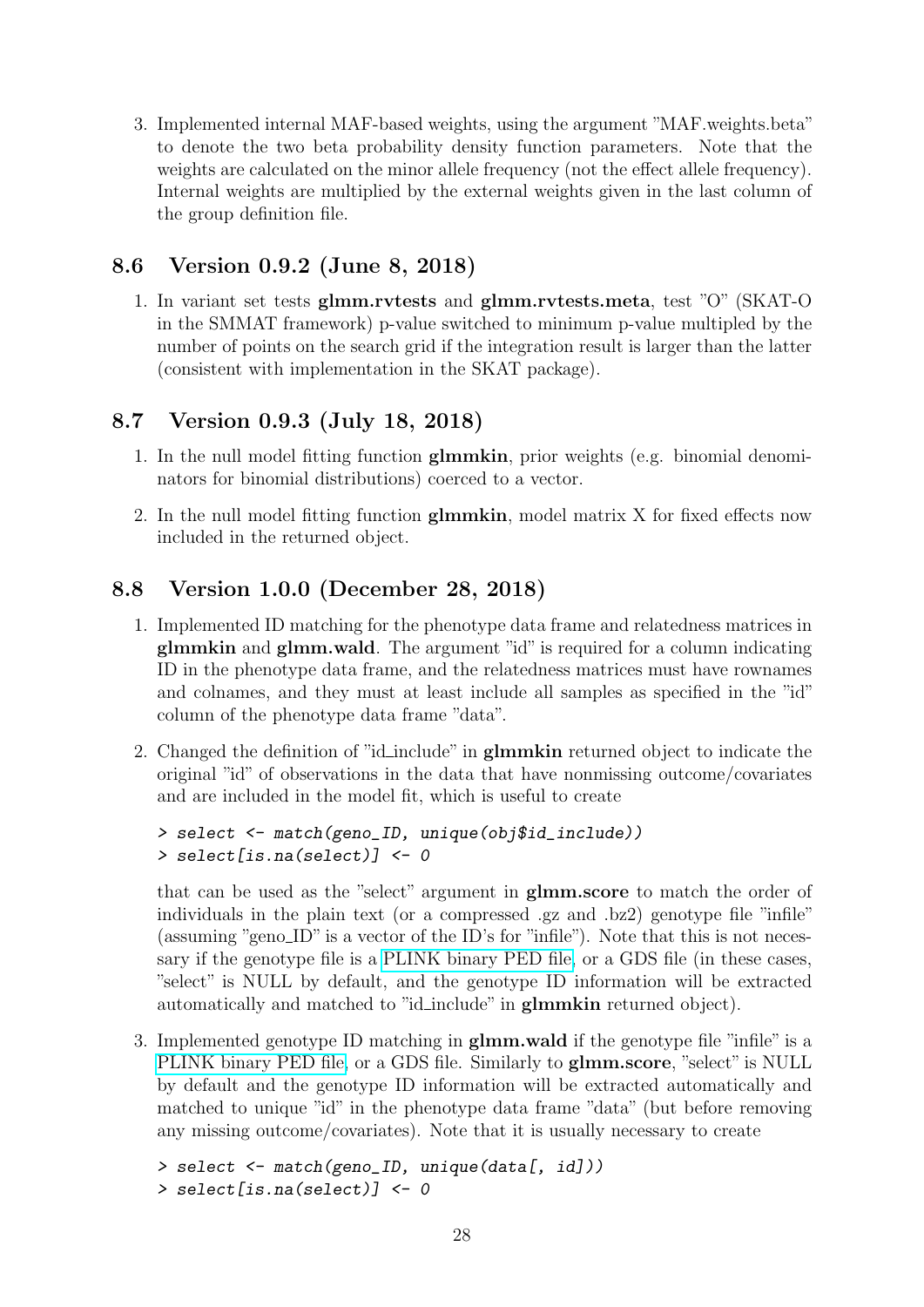that can be used as the "select" argument in glmm.wald to match the order of individuals in the plain text (or a compressed .gz and .bz2) genotype file "infile" (assuming "geno ID" is a vector of the ID's for "infile"). Otherwise, it is assumed that the genotype ID is equal to unique "id" in the phenotype data frame "data".

- 4. Renamed variant set test functions in the SMMAT framework glmm.rvtests and glmm.rvtests.meta to SMMAT and SMMAT.meta, respectively.
- 5. Set the default of the argument "kins" to NULL, assuming individuals are unrelated.
- 6. Implemented model fitting for longitudinal data in glmmkin and glmm.wald. Duplicated "id" in the phenotype data frame "data" are allowed and assumed to be longitudinal data (exchangeable repeated measures, or observations from multiple time points with time trends).

#### <span id="page-28-0"></span>8.9 Version 1.0.1 (January 1, 2019)

- 1. Added "LinkingTo: BH" to improve portability with boost library headers.
- 2. Added "Suggests: testthat" to conduct code tests.
- 3. Made minor code changes to improve portability to the Windows operating system.

#### <span id="page-28-1"></span>8.10 Version 1.0.2 (January 2, 2019)

- 1. Made minor C++ code changes to improve portability to non-GCC compilers.
- 2. Added Sys.info checks in glmm.score and SMMAT. If "ncores" is greater than 1 on a Windows operating system, it will be switched back to 1 to use a single thread for genotype files in the GDS format.

### <span id="page-28-2"></span>8.11 Version 1.0.3 (January 14, 2019)

- 1. Removed dependency on boost in reading .gz and .bz2 genotype files (for Windows portability).
- 2. Added dependency on zlib and bzip2 libraries.

#### <span id="page-28-3"></span>8.12 Version 1.0.4 (March 6, 2019)

1. Minor code change in the tests directory as the default method for generating from a discrete uniform distribution used in sample() has been changed in R-devel (3.6.0).

#### <span id="page-28-4"></span>8.13 Version 1.1.0 (May 21, 2019)

- 1. Implemented support for sparse matrices in the argument "kins" of glmmkin.
- 2. Fixed a bug in glmm.wald when the argument "missing.method" is "omit".
- 3. Fixed a bug in SMMAT and SMMAT.meta when reading group definition files with T as all reference or alternate alleles (force T to be character instead of logical).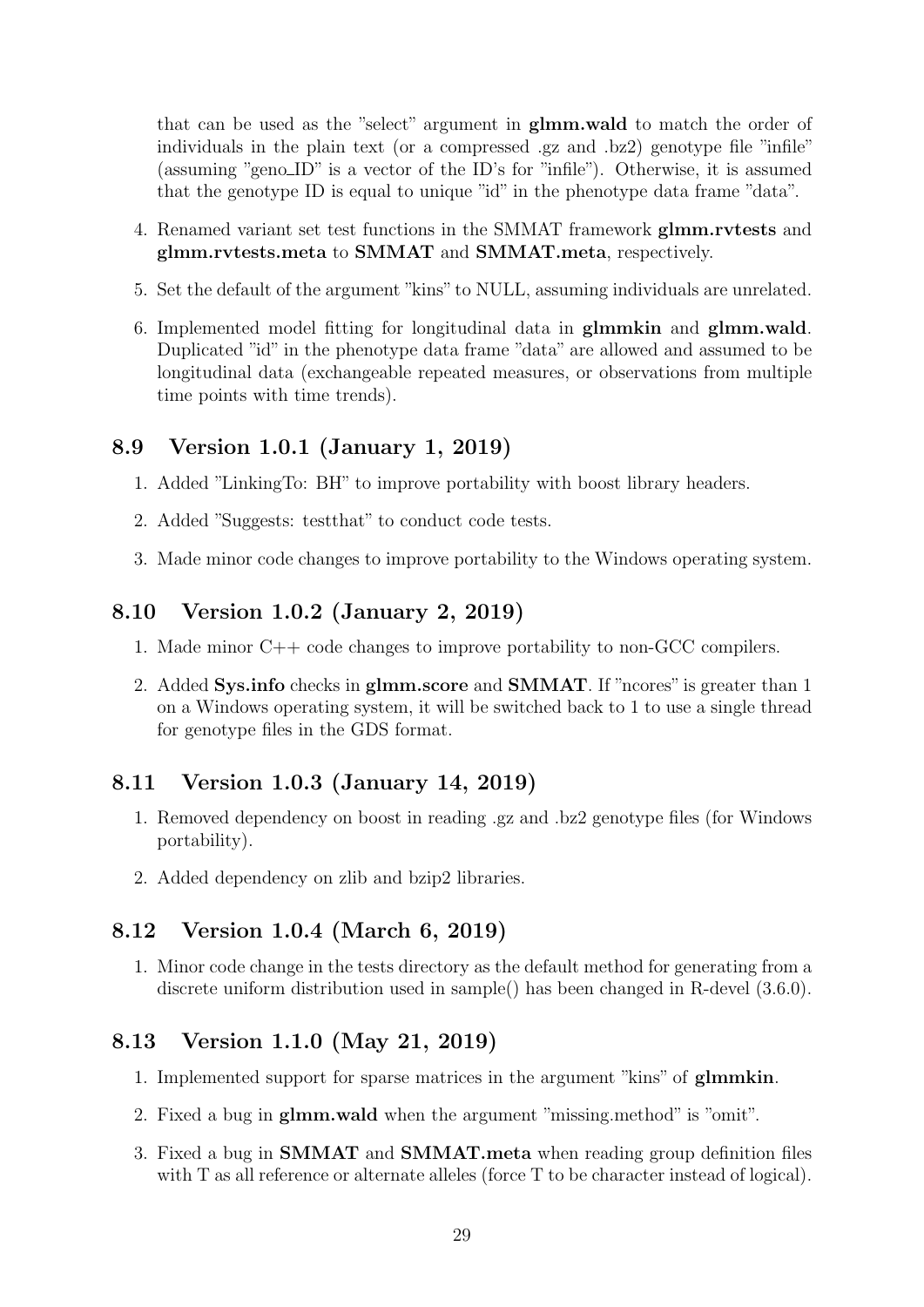### <span id="page-29-0"></span>8.14 Version 1.1.1 (August 26, 2019)

- 1. Fixed a bug in glmm.wald when the argument "fixed" is a long formula.
- 2. Fixed a bug in glmmkin and glmm.wald when the indices are already ordered in subsetting ddiMatrix for longitudinal data analysis.

### <span id="page-29-1"></span>8.15 Version 1.1.2 (October 11, 2019)

- 1. Fixed a bug in glmmkin when fitting a model with large dense matrices in "kins".
- 2. Fixed a bug in glmm.score and glmm.wald for analyzing plain text genotype files on Mac OS.

#### <span id="page-29-2"></span>8.16 Version 1.2.0 (May 14, 2020)

- 1. Implemented multiple phenotype analysis in glmmkin, glmm.score and SM-MAT.
- 2. Added names to theta, coefficients, cov in glmmkin results.
- 3. Changed the logical expression in glmmkin and glmm.wald for testing if "kins" is a matrix (matrix objects now also inherit from class "array").
- 4. Fixed a bug in glmmkin and glmm.wald when passing . . . arguments.
- 5. Changed missing values to NA in glmm.score output for the GDS genotype format.
- 6. Supported reordered group definition files in SMMAT.meta, as long as chr:pos is a unique variant identifier (thanks to Arthur Gilly).
- 7. Supported imputed dosage GDS files (in the node annotation/format/DS/data) (thanks to Rounak Dey).

### <span id="page-29-3"></span>8.17 Version 1.3.0 (September 4, 2020)

- 1. Implemented a temporary fix that explicitly converts data in tibble format to data.frame objects in glmmkin and glmm.wald.
- 2. Supported BGEN genotype files in glmm.score (credit: Duy T. Pham).

#### <span id="page-29-4"></span>8.18 Version 1.3.1 (September 14, 2020)

- 1. Fixed heap-buffer-overflow error in clang address sanitizer check and unknown-crash error in gcc address sanitizer check for BGEN genotype files (credit: Duy T. Pham).
- 2. Implemented progress bars for glmm.score, glmm.wald, SMMAT and SM-MAT.meta in the verbose mode.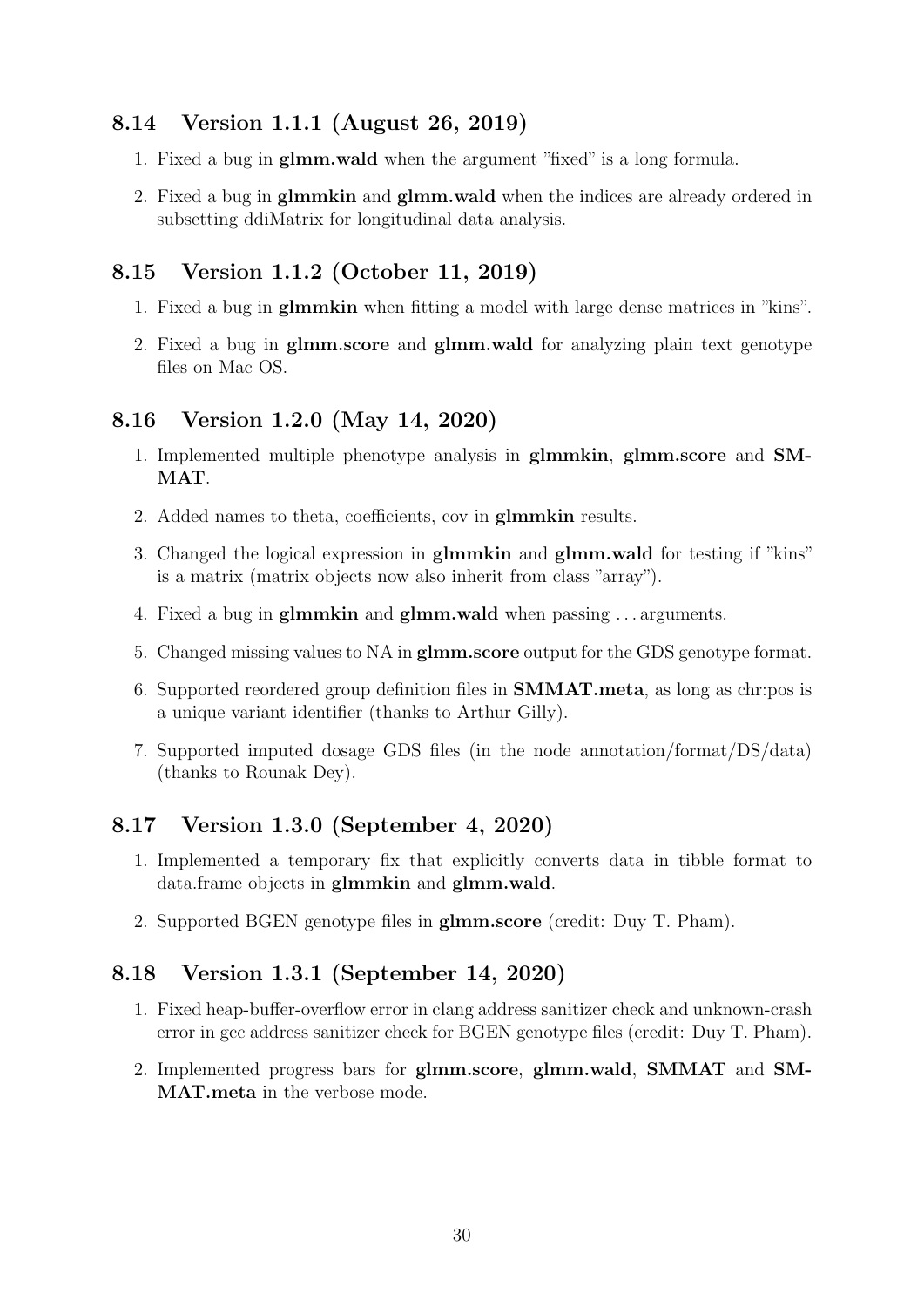3. Implemented SMMAT.prep and SMMAT.lowmem, the two-step low-memory version of SMMAT. SMMAT.lowmem takes the returned R object from SM-MAT.prep and uses less memory (if the returned R object from SMMAT.prep is saved to an R data file, the R session is terminated, and this R object is loaded into a new R session for running SMMAT.lowmem), especially when "group.file" contains only a subset of variants from "geno.file".

### <span id="page-30-0"></span>8.19 Version 1.3.2 (July 15, 2021)

- 1. Supported SeqVarGDSClass objects in glmm.score and SMMAT (credit: Duy T. Pham).
- 2. Updated variant matching between "group.file" and "geno.file" in SMMAT for duplicates (credit: Duy T. Pham).
- 3. Fixed a minor bug in .pKuonen (credit: Duy T. Pham).
- 4. Fixed a minor bug in printing duplicate variant.id in SMMAT.
- 5. Used a low-memory sparse design matrix J for longitudinal data analysis in glmm.score and SMMAT.

## <span id="page-30-1"></span>9 Contact

Please refer to the R help document of *GMMAT* for specific questions about each function. For comments, suggestions, bug reports and questions, please contact Han Chen (Han.Chen.2@uth.tmc.edu). For bug reports, please include an example to reproduce the problem without having to access your confidential data.

# <span id="page-30-2"></span>10 Acknowledgments

Duy T. Pham implemented support for BGEN genotype files and SeqVarGDSClass objects. We would like to thank Dr. Chaolong Wang and Dr. Brian Cade for comments and suggestions on GMMAT and the user manual. We would also like to thank Dr. Matthew Conomos for help with the Average Information REML algorithm, Dr. Stephanie Gogarten for help with the GDS genotype format, Dr. Ken Rice for help with sparse matrices, Jennifer Brody for help with parallel computing and App development in Analysis Commons, a cloud computing platform, Arthur Gilly for supporting reordered group definition files in SMMAT.meta, and Dr. Rounak Dey for supporting imputed dosage GDS files. The GMMAT implementation is supported by NIH grant R00 HL130593, and the analysis pipeline implementation (the gmmat App) in Analysis Commons is supported by NIH grant U01 HL120393.

# References

<span id="page-30-3"></span>[1] Breslow, N. E. and Clayton, D. G. Approximate inference in generalized linear mixed models. Journal of the American Statistical Association 88, 9–25 (1993).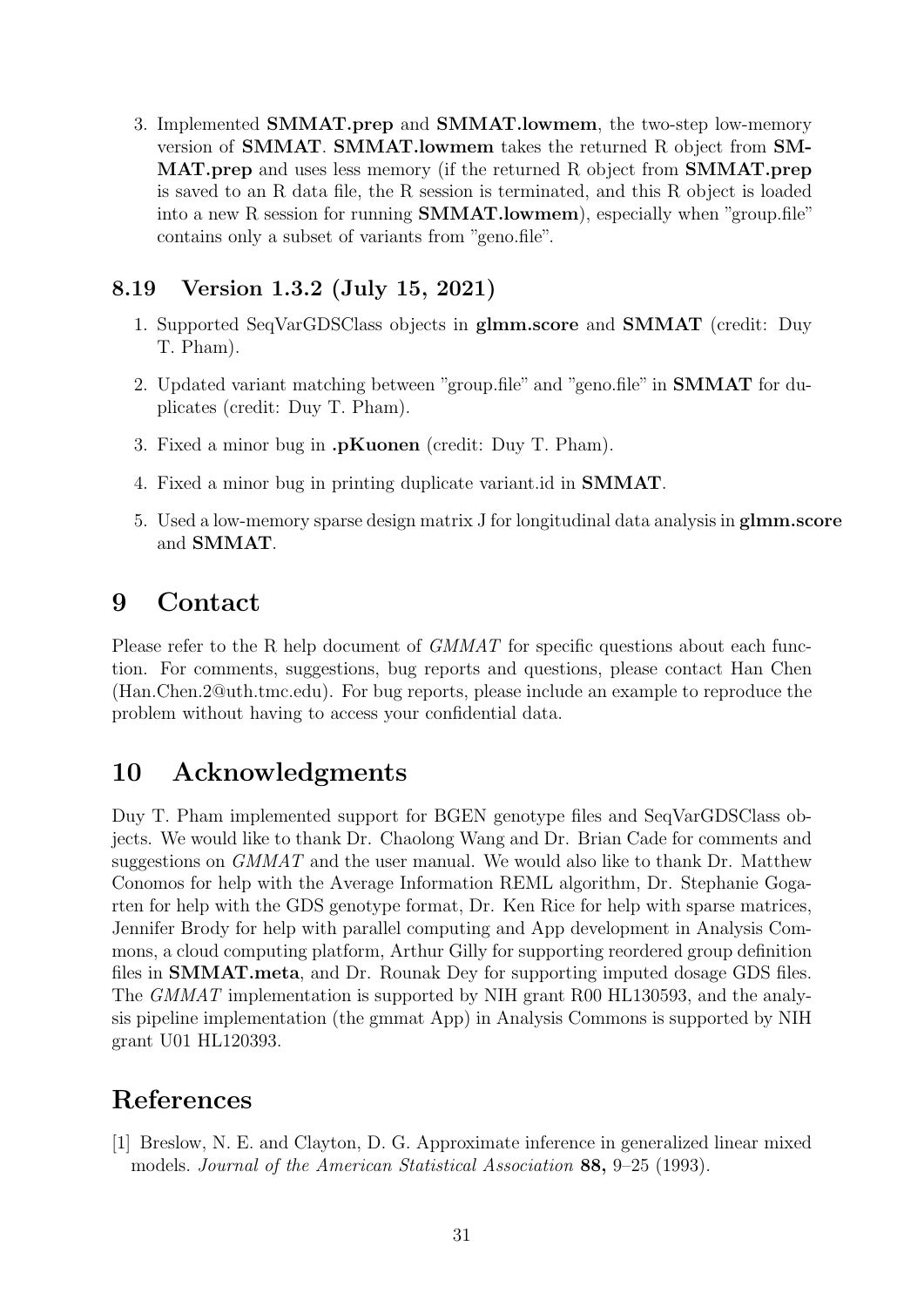- <span id="page-31-0"></span>[2] Morgenthaler, S. and Thilly, W. G. A strategy to discover genes that carry multiallelic or mono-allelic risk for common diseases: A cohort allelic sums test (CAST). Mutation Research 615, 28–56 (2007).
- [3] Li, B. and Leal, S. M. Methods for detecting associations with rare variants for common diseases: Application to analysis of sequence data. The American Journal of Human Genetics 83, 311–321 (2008).
- [4] Madsen, B. E. and Browning, S. R. A groupwise association test for rare mutations using a weighted sum statistic. PLOS Genetics 5, e1000384 (2009).
- <span id="page-31-1"></span>[5] Morris, A. P. and Zeggini, E. An evaluation of statistical approaches to rare variant analysis in genetic association studies. Genetic Epidemiology 34, 188–193 (2010).
- <span id="page-31-2"></span>[6] Wu, M. C., Lee, S., Cai, T., Li, Y., Boehnke, M. and Lin, X. Rare-variant association testing for sequencing data with the sequence kernel association test. The American Journal of Human Genetics 89, 82–93 (2011).
- <span id="page-31-3"></span>[7] Lee, S., Wu, M. C. and Lin, X. Optimal tests for rare variant effects in sequencing association studies. Biostatistics 13, 762–775 (2012).
- <span id="page-31-4"></span>[8] Chen, H., Huffman, J. E., Brody, J. A., Wang, C., Lee, S., Li, Z., Gogarten, S. M., Sofer, T., Bielak, L. F., Bis, J. C., et al. Efficient variant set mixed model association tests for continuous and binary traits in large-scale whole-genome sequencing studies. The American Journal of Human Genetics 104, 260–274 (2019).
- <span id="page-31-5"></span>[9] Chen, H., Wang, C., Conomos, M. P., Stilp, A. M., Li, Z., Sofer, T., Szpiro, A. A., Chen, W., Brehm, J. M., Celedón, J. C., Redline, S., Papanicolaou, G. J., Thornton, T. A., Laurie, C. C., Rice, K. and Lin, X. Control for Population Structure and Relatedness for Binary Traits in Genetic Association Studies via Logistic Mixed Models. The American Journal of Human Genetics 98, 653–666 (2016).
- <span id="page-31-6"></span>[10] Brody, J. A., Morrison, A. C., Bis, J. C., O'Connell, J. R., Brown, M. R., Huffman, J. E., Ames, D. C., Carroll, A., Conomos, M. P., Gabriel, S., Gibbs, R. A., Gogarten, S. M., Gupta, N., Jaquish, C. E., Johnson, A. D., Lewis, J. P., Liu, X., Manning, A. K., Papanicolaou, G. J., Pitsillides, A. N., Rice, K. M., Salerno, W., Sitlani, C. M., Smith, N. L., NHLBI Trans-Omics for Precision Medicine (TOPMed) Consortium, The Cohorts for Heart and Aging Research in Genomic Epidemiology (CHARGE) Consortium, TOPMed Hematology and Hemostasis Working Group, CHARGE Analysis and Bioinformatics Working Group, Heckbert, S. R., Laurie, C. C., Mitchell, B. D., Vasan, R. S., Rich, S. S., Rotter, J. I., Wilson, J. G., Boerwinkle, E., Psaty, B. M. and Cupples, L. A. Analysis commons, a team approach to discovery in a big-data environment for genetic epidemiology. Nature Genetics 49, 1560–1563 (2017).
- <span id="page-31-7"></span>[11] Zhou, X. and Stephens, M. Genome-wide efficient mixed-model analysis for association studies. Nature Genetics 44, 821–824 (2012).
- <span id="page-31-8"></span>[12] Conomos, M. P., Laurie, C. A., Stilp, A. M., Gogarten, S. M., McHugh, C. P., Nelson, S. C., Sofer, T., Fern´andez-Rhodes, L., Justice, A. E., Graff, M., Young, K. L., Seyerle, A. A., Avery, C. L., Taylor, K. D., Rotter, J. I., Talavera, G. A., Daviglus, M. L., Wassertheil-Smoller, S., Schneiderman, N., Heiss, G., Kaplan, R. C., Franceschini,